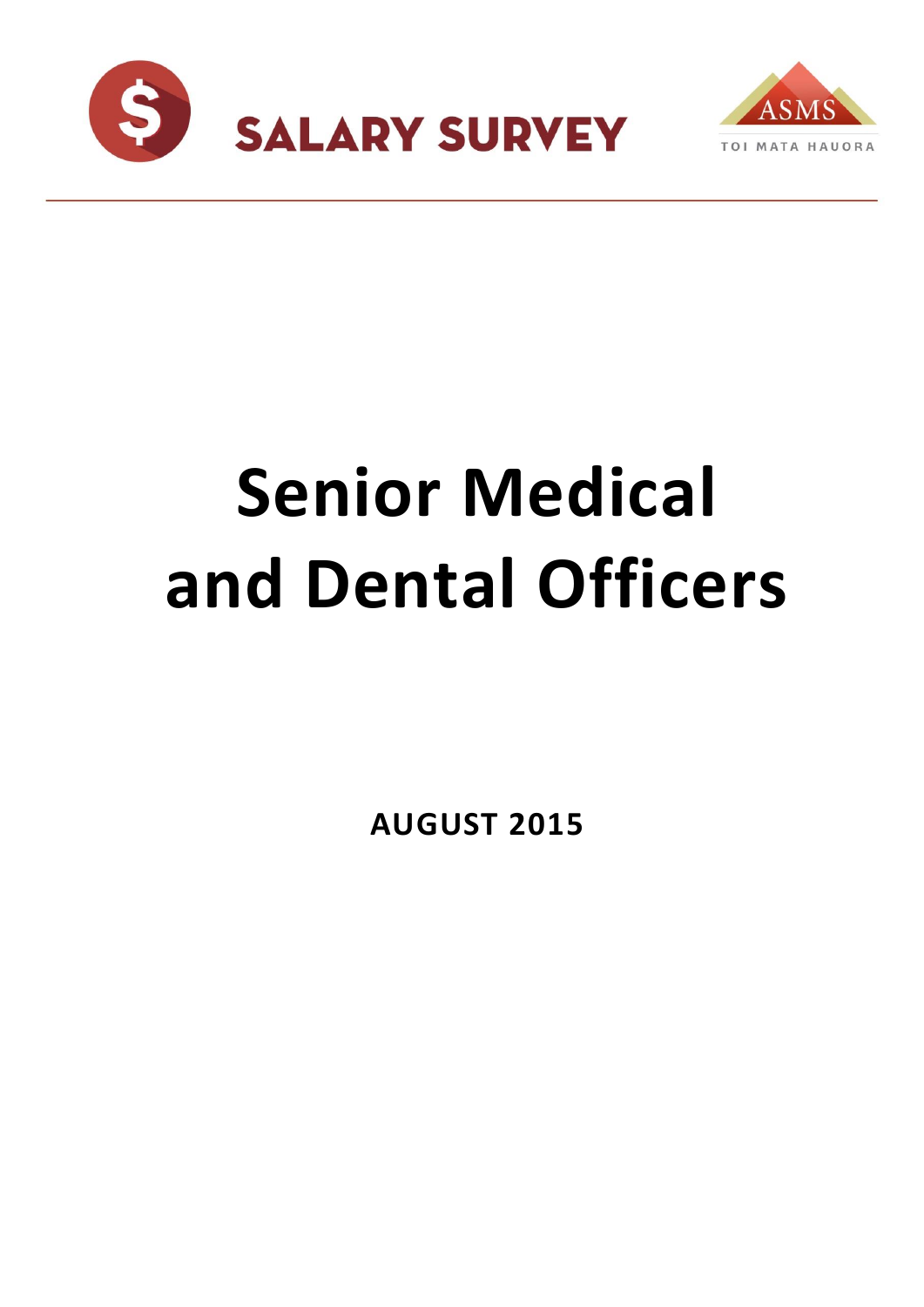## **Tables:**

| Table 3: Percentage change in average specialist and medical/dental officer salary per DHB 2014-2015 6 |                                                                                                    |
|--------------------------------------------------------------------------------------------------------|----------------------------------------------------------------------------------------------------|
| Table 4: Ranked average specialist salary according to DHB including numbers of specialists 2015 7     |                                                                                                    |
| Table 5: Ranked average medical/dental officer salary per DHB including numbers of medical/dental      |                                                                                                    |
|                                                                                                        |                                                                                                    |
|                                                                                                        |                                                                                                    |
|                                                                                                        |                                                                                                    |
|                                                                                                        |                                                                                                    |
|                                                                                                        | Table 8: Combined specialist and medical/dental officer superannuation arrangements per DHB 201515 |

# **Figures:**

| Figure 1: Total Numbers of Specialists and Medical/Dental Officers employed by DHBs 2010-20154            |  |
|-----------------------------------------------------------------------------------------------------------|--|
| Figure 2: Percentage change in numbers of specialists and medical/dental officers employed by DHBs        |  |
| 2010-2015 4                                                                                               |  |
| Figure 3: Summary of national average full time equivalent salaries for specialists and medical/dental    |  |
|                                                                                                           |  |
| Figure 4: Percentage change in average specialist and medical/dental officers salary 2010-20155           |  |
|                                                                                                           |  |
|                                                                                                           |  |
| Figure 7: Relative percentage of male and female specialists according to step on the salary scale 201514 |  |
| Figure 8: Relative percentage of male and female medical and dental officers according to step on the     |  |
|                                                                                                           |  |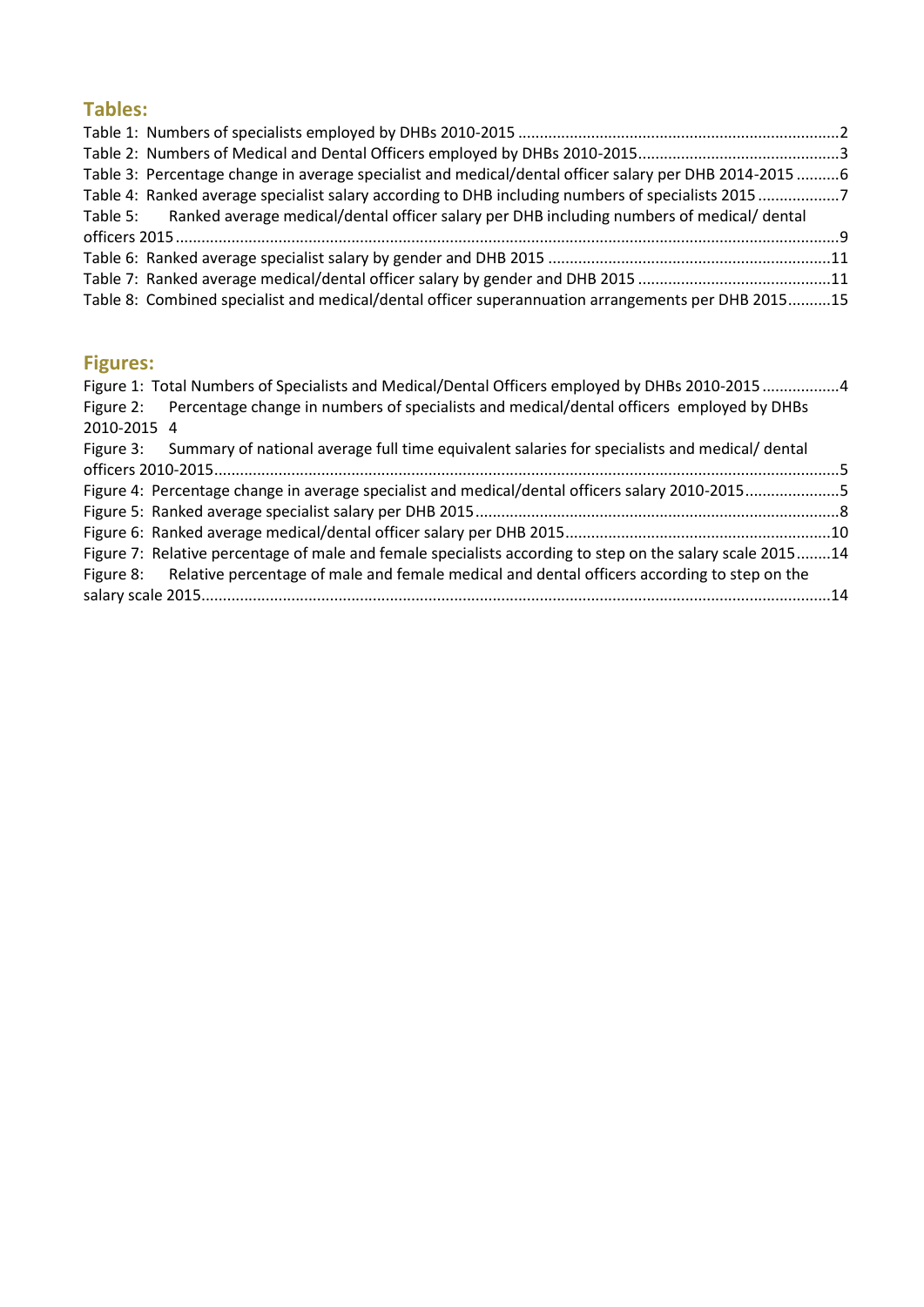#### **Introduction**

The Association of Salaried Medical Specialists (ASMS) has been recording the salaries of specialists and medical and dental officers working at district health boards (DHBs) throughout the country since 1993. Information is requested from DHBs about the number of senior medical and dental staff on each step of the salary scale as at 1 July 2015, whether they are ASMS members or not. The salary steps are those derived from the ASMS DHB Multi-Employer Collective Agreement (MECA). This survey reports on the most recent changes to the salary scales of the MECA which came into effect on 1 July 2015.

The figures represent the number of people on each salary step rather than full-time equivalents (FTE) and do not take into account any of the following:

- hours worked in excess of 40 hours per week
- availability allowances
- any other salary enhancements.

In addition to recording numbers of senior medical and dental staff per salary step, the survey requests a breakdown of these numbers by gender. This provides an insight into the gender composition of senior medical and dental staff according to DHB, as well as allowing us to track changes in this regard since the data became available 10 years ago.

Finally, the survey requests information on the superannuation schemes currently used by senior medical and dental staff. There are three categories in this section; the number receiving an employer contribution under the Government Superannuation Fund (GSF) or the National Provident Fund (NPF) which closed to new members in 1992, the number receiving a contribution under the DHB MECA Clause 17.2 and those who receive an employer contribution in some other way.

### **Key findings**

As at 1 July 2015, there were a total of 4337 specialists and 498 medical and dental officers employed across New Zealand's DHBs (tables 1 and 2). These figures represent a 2.5% increase in specialist numbers and a 5.5% decrease in medical and dental officer numbers compared with the previous year (figure 2). Of these figures, 2800 of specialists were male and 1537 were female. For medical and dental officers, 260 were male and 238 were female.

The figures report an increase in the average specialist salary of 2.7% and an increase in the average medical and dental officer salary of 1.4% from the previous year. The highest average salary for specialists is at the Wairarapa DHB (\$208,692) and the lowest at Counties Manukau DHB (\$188,682). The highest average salary for medical and dental officers is shared between Tairawhiti, Wairarapa and South Canterbury DHBs (\$166,000) with the lowest average salary to be found at Auckland DHB (\$137,923).

In terms of the gender distribution across salary steps, 56% of female specialists are on step one of the salary scale compared with 44% male specialists with 23% on step 13 (top step) compared with 77% male specialists. For medical and dental officers, 39% of females are on step one compared with 61% of males. 46% of females are on step 12 (top step) compared with 54% males. The majority of combined male and female specialists were on step 13 (1629 specialists in total) with the next highest number on step 4 (515 specialists in total; 49% female). For medical and dental officers, most were on step 12 (239) with the next highest number on step one (67).

For superannuation, 93.7% of senior medical and dental officers were receiving some form of superannuation with 278 enrolled under the NPF or GSH scheme, 4220 receiving the 6% employer contribution under the MECA and only 8 individuals receiving an employer contribution in some other way.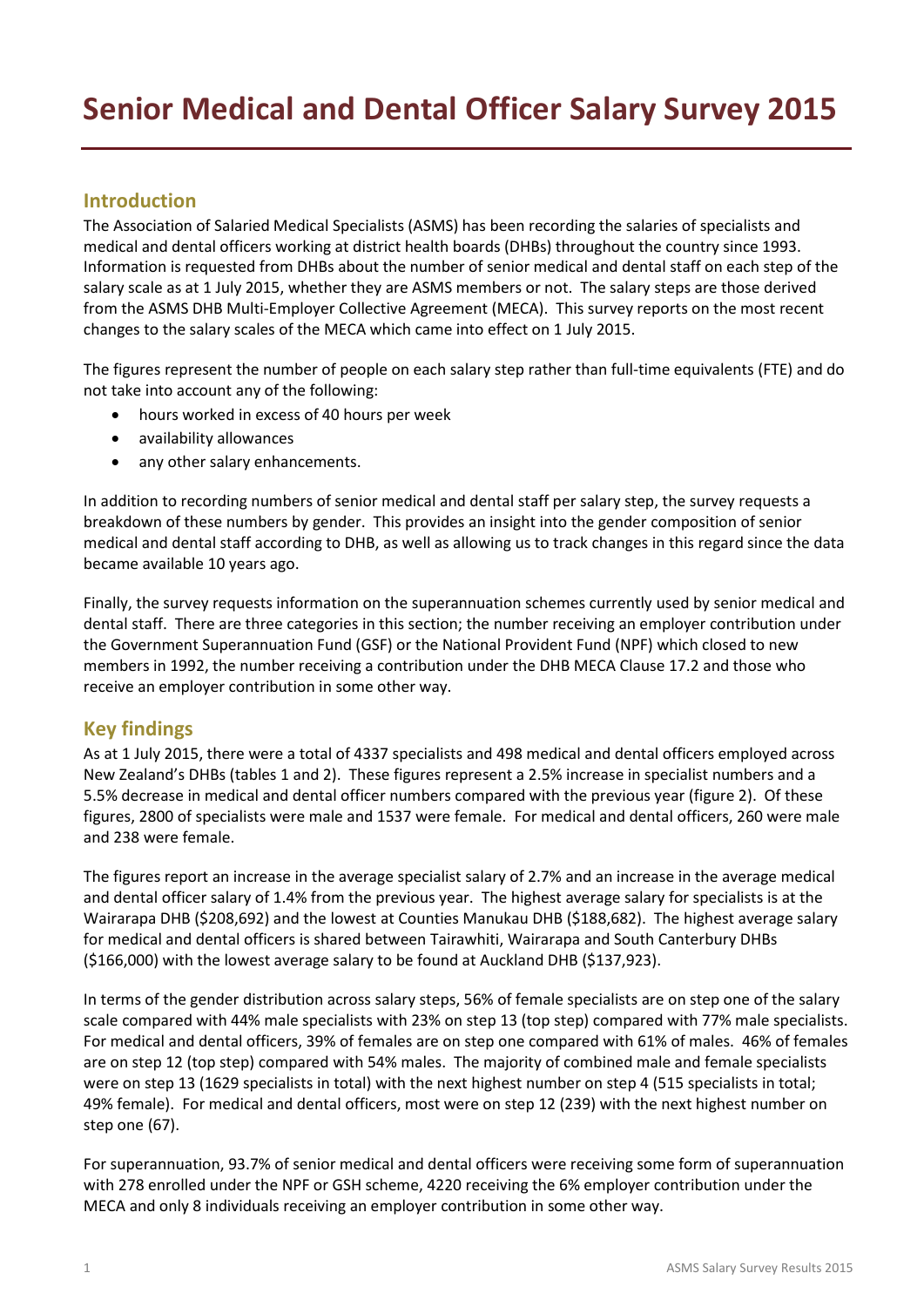#### **Results**

Table 1 presents the changing number of specialists employed at each DHB over the past five years. Auckland DHB remains the largest employer of specialists followed by Canterbury and Counties Manukau DHBs. Wairarapa, West Coast and South Canterbury have the smallest number of specialists across the country.

| <b>DHB</b>              | 2015 | 2014 | 2013 | 2012 | 2011 | 2010 |
|-------------------------|------|------|------|------|------|------|
| <b>Northland</b>        | 152  | 127  | 122  | 117  | 117  | 108  |
| Waitemata               | 392  | 366  | 337  | 323  | 307  | 272  |
| <b>Auckland</b>         | 846  | 818  | 806  | 782  | 755  | 726  |
| <b>Counties Manukau</b> | 434  | 447  | 421  | 385  | 370  | 367  |
| <b>Waikato</b>          | 345  | 341  | 327  | 306  | 284  | 273  |
| <b>Bay of Plenty</b>    | 170  | 171  | 155  | 149  | 139  | 128  |
| <b>Lakes</b>            | 83   | 75   | 79   | 66   | 69   | 67   |
| <b>Tairawhiti</b>       | 53   | 44   | 51   | 43   | 47   | 47   |
| <b>Taranaki</b>         | 83   | 75   | 77   | 64   | 59   | 52   |
| <b>Hawkes Bay</b>       | 129  | 117  | 118  | 114  | 114  | 108  |
| Wanganui                | 49   | 53   | 47   | 43   | 41   | 44   |
| <b>MidCentral</b>       | 143  | 140  | 135  | 131  | 110  | 102  |
| Wairarapa               | 26   | 27   | 24   | 23   | 24   | 26   |
| <b>Hutt Valley</b>      | 144  | 130  | 124  | 124  | 123  | 117  |
| <b>Capital Coast</b>    | 365  | 361  | 352  | 317  | 299  | 284  |
| Nelson-Marlborough      | 87   | 129  | 117  | 112  | 106  | 104  |
| <b>West Coast</b>       | 32   | 32   | 27   | 26   | 24   | 22   |
| Canterbury              | 488  | 462  | 415  | 427  | 440  | 430  |
| <b>South Canterbury</b> | 41   | 43   | 37   | 38   | 37   | 35   |
| Southern                | 275  | 272  | 251  | 236  | 220  | 221  |
| <b>Total</b>            | 4337 | 4230 | 4022 | 3826 | 3685 | 3533 |

#### **Table 1: Numbers of specialists employed by DHBs 2010-2015**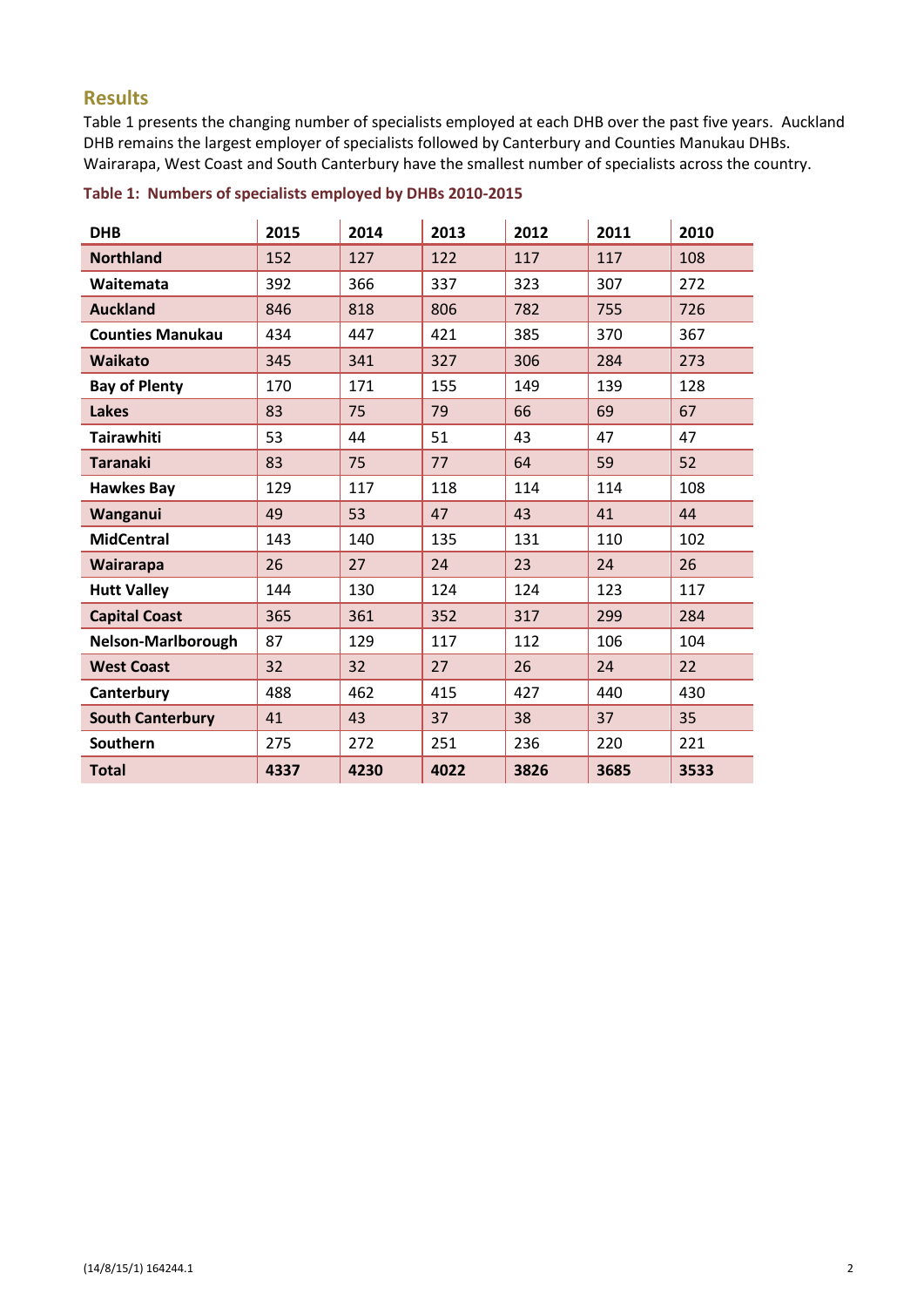Table 2 presents the changing numbers of medical and dental officers according to DHB over the past five years. Auckland, Waitemata and Canterbury had the largest numbers of medical and dental officers with Lakes, Tairawhiti and South Canterbury having equal smallest numbers.

| <b>DHB</b>                | 2015           | 2014           | 2013           | 2012           | 2011           | 2010           |
|---------------------------|----------------|----------------|----------------|----------------|----------------|----------------|
| <b>Northland</b>          | 10             | 30             | 31             | 31             | 35             | 29             |
| Waitemata                 | 83             | 84             | 82             | 78             | 87             | 74             |
| <b>Auckland</b>           | 113            | 118            | 110            | 116            | 107            | 116            |
| <b>Counties Manukau</b>   | 49             | 42             | 43             | 39             | 33             | 26             |
| <b>Waikato</b>            | 27             | 28             | 30             | 31             | 35             | 35             |
| <b>Bay of Plenty</b>      | 19             | 24             | 21             | 22             | 24             | 29             |
| <b>Lakes</b>              | $\overline{3}$ | $\overline{3}$ | $\overline{2}$ | $\overline{7}$ | 8              | $\overline{7}$ |
| <b>Tairawhiti</b>         | 3              | $\overline{4}$ | 4              | 8              | 10             | 9              |
| <b>Taranaki</b>           | 16             | 15             | 16             | 25             | 25             | 27             |
| <b>Hawkes Bay</b>         | 11             | 10             | 9              | 12             | 11             | 13             |
| Wanganui                  | $\overline{4}$ | 5              | $\overline{3}$ | $\overline{3}$ | $\overline{4}$ | 8              |
| <b>MidCentral</b>         | 18             | 18             | 18             | 17             | 13             | 17             |
| Wairarapa                 | 6              | $\overline{4}$ | $\overline{4}$ | 6              | $\overline{4}$ | $\overline{3}$ |
| <b>Hutt Valley</b>        | 11             | 11             | 10             | 10             | 12             | 10             |
| <b>Capital Coast</b>      | 16             | 16             | 15             | 13             | 9              | 9              |
| <b>Nelson-Marlborough</b> | 22             | 21             | 27             | 29             | 33             | 28             |
| <b>West Coast</b>         | 5              | 8              | 10             | 12             | 11             | 9              |
| Canterbury                | 64             | 64             | 60             | 52             | 65             | 62             |
| <b>South Canterbury</b>   | $\overline{3}$ | $\overline{4}$ | 6              | $\overline{4}$ | 6              | $\overline{4}$ |
| Southern                  | 15             | 18             | 19             | 25             | 33             | 33             |
| <b>Total</b>              | 498            | 527            | 520            | 540            | 565            | 548            |

**Table 2: Numbers of Medical and Dental Officers employed by DHBs 2010-2015**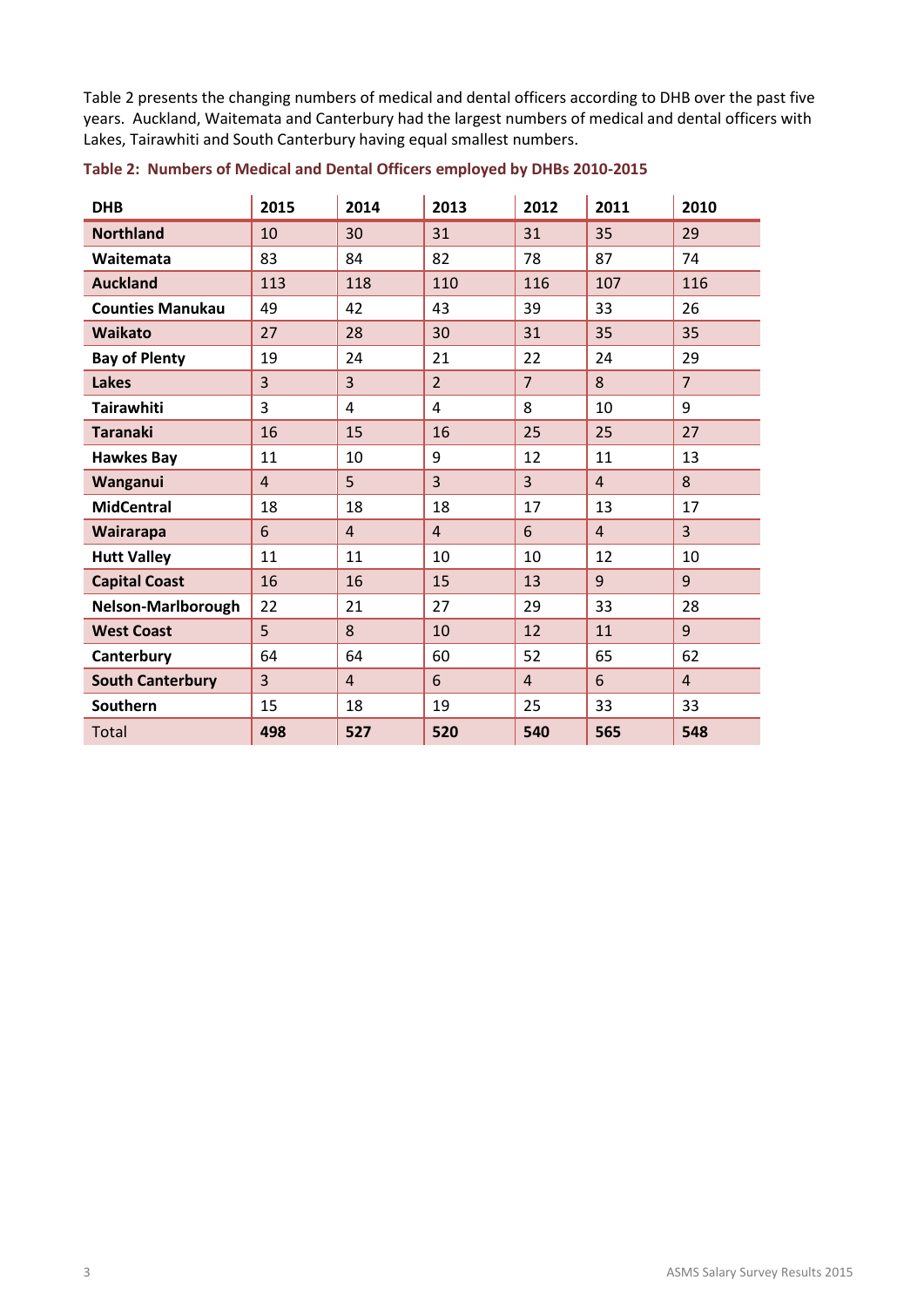Figure 1 presents how total numbers of both specialists and medical and dental officers have changed over the past five years with figure 2 displaying the year on year percentage change in these total numbers across all DHBs.







**Figure 2: Percentage change in numbers of specialists and medical/dental officers employed by DHBs 2010-2015**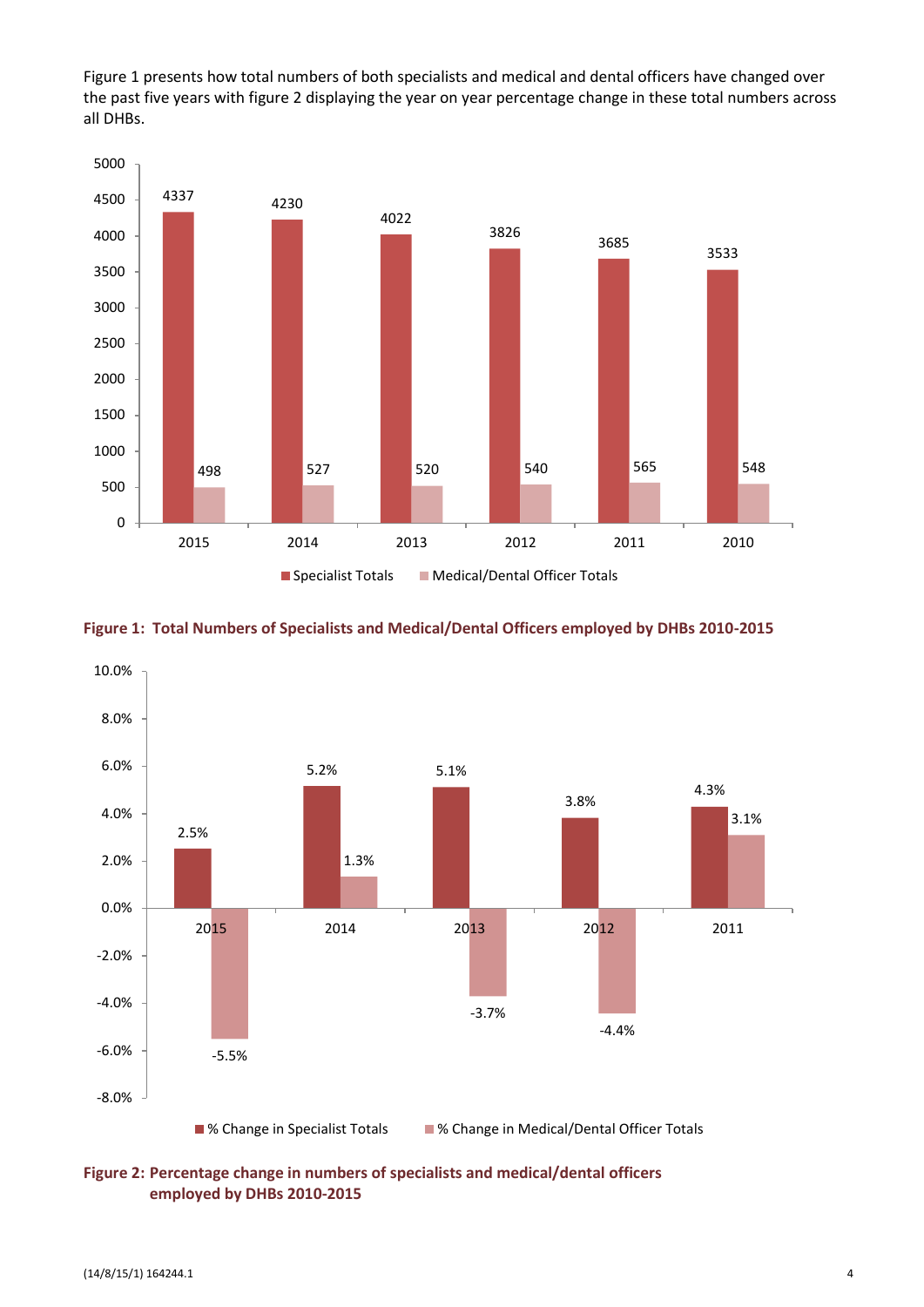

Figure 3 describes trends in average specialist and medical and dental officer salaries across the same time period with Figure 4 exploring the percentage change in average salary.





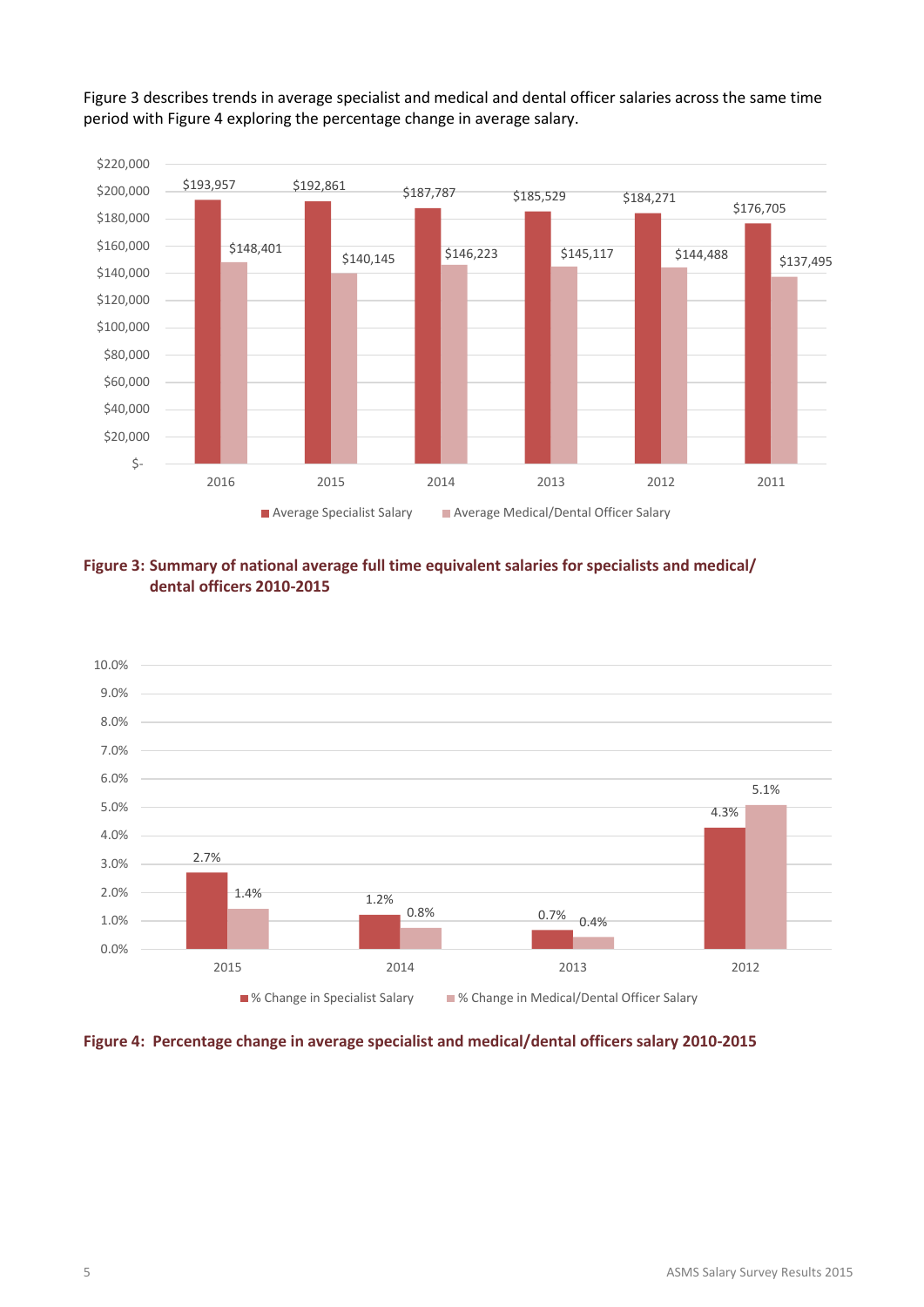Table 3 presents the percentage change in average salary according to DHB. Note Nelson-Marlborough has the only decrease in average specialist salary (-1.1%) with Whanganui having the largest percentage increase (4.8%). For medical and dental officer salaries, the picture was more mixed with Lakes having the largest percentage decrease (-12.3%) and South Canterbury the biggest percentage increase (8.1%).

**Table 3: Percentage change in average specialist and medical/dental officer salary per DHB 2014-2015**

| <b>DHB</b>              | % Change Average<br><b>Specialist Salary</b> | % Change Average<br><b>Medical/Dental</b><br><b>Officer Salary</b> |
|-------------------------|----------------------------------------------|--------------------------------------------------------------------|
| <b>Northland</b>        | 0.5%                                         | $-7.5%$                                                            |
| Waitemata               | 3.1%                                         | 1.8%                                                               |
| <b>Auckland</b>         | 3.1%                                         | 1.8%                                                               |
| <b>Counties Manukau</b> | 3.8%                                         | 0.1%                                                               |
| <b>Waikato</b>          | 2.4%                                         | 2.4%                                                               |
| <b>Bay of Plenty</b>    | 2.1%                                         | 4.3%                                                               |
| <b>Lakes</b>            | 1.9%                                         | $-12.3%$                                                           |
| <b>Tairawhiti</b>       | 3.4%                                         | 1.8%                                                               |
| <b>Taranaki</b>         | 2.3%                                         | 4.1%                                                               |
| Hawke's Bay             | 2.5%                                         | 0.4%                                                               |
| Whanganui               | 4.8%                                         | 0.8%                                                               |
| <b>MidCentral</b>       | 1.3%                                         | 2.2%                                                               |
| Wairarapa               | 2.3%                                         | 3.6%                                                               |
| <b>Hutt Valley</b>      | 1.4%                                         | 3.1%                                                               |
| <b>Capital Coast</b>    | 3.6%                                         | 2.5%                                                               |
| Nelson-Marlborough      | $-1.1%$                                      | 0.5%                                                               |
| <b>West Coast</b>       | 2.5%                                         | 2.4%                                                               |
| Canterbury              | 2.7%                                         | 1.8%                                                               |
| <b>South Canterbury</b> | 1.8%                                         | 8.1%                                                               |
| Southern                | 3.1%                                         | 4.5%                                                               |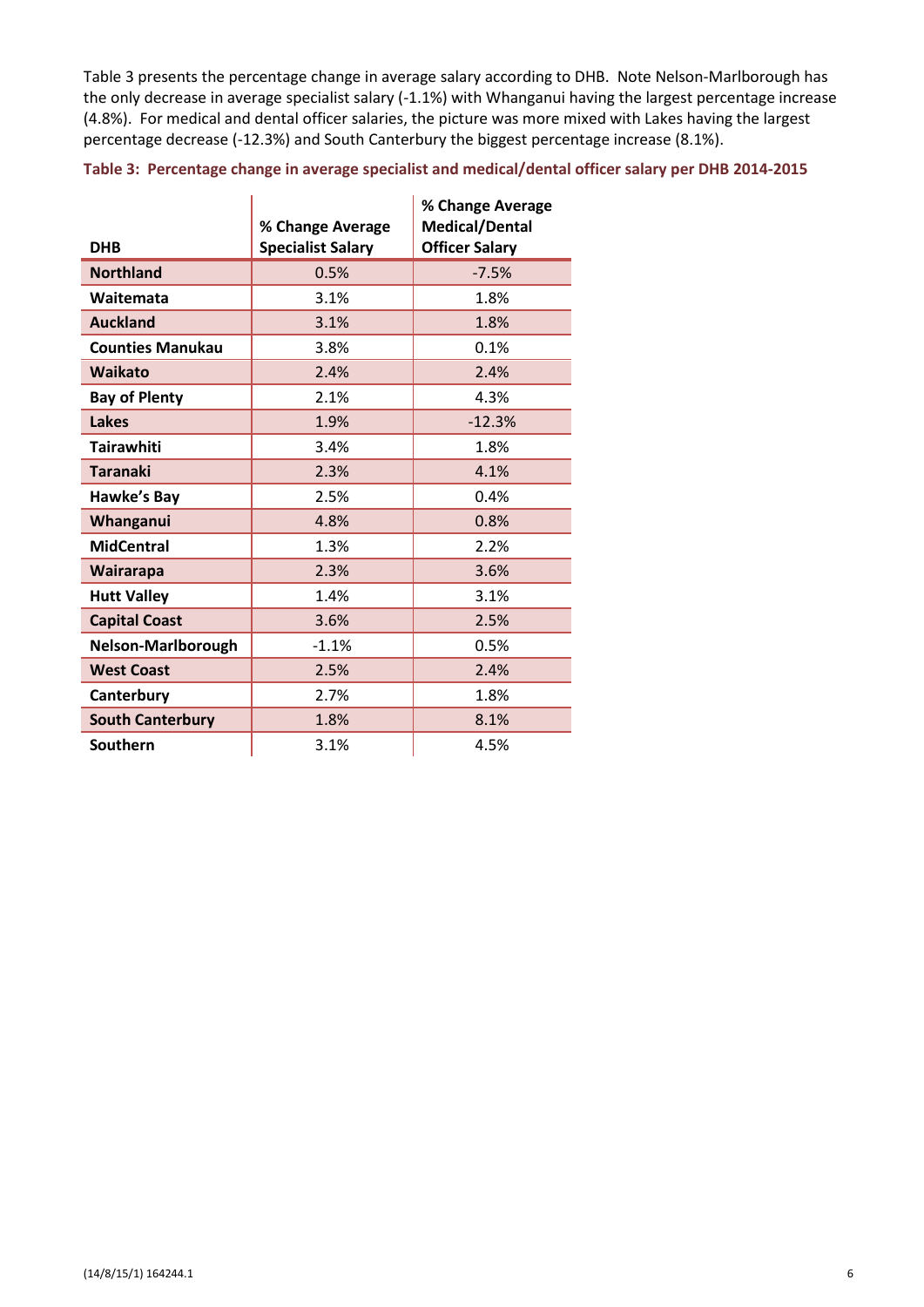Table 4 explores the ranked average salaries of specialists according to DHB and numbers employed. Wairarapa is once again the DHB with the highest average salary for specialists, a trend which is also displayed in Figure 5.

#### **Table 4: Ranked average specialist salary according to DHB including numbers of specialists 2015**

| <b>DHB</b>              | <b>Average Specialist</b><br><b>Salary</b> | <b>Numbers of Specialists</b><br>per DHB |
|-------------------------|--------------------------------------------|------------------------------------------|
| Wairarapa               | \$208,692                                  | 26                                       |
| Whanganui               | \$202,571                                  | 49                                       |
| <b>Tairawhiti</b>       | \$200,151                                  | 53                                       |
| <b>West Coast</b>       | \$198,781                                  | 32                                       |
| <b>South Canterbury</b> | \$197,024                                  | 41                                       |
| Southern                | \$195,785                                  | 275                                      |
| <b>Auckland</b>         | \$195,381                                  | 846                                      |
| <b>MidCentral</b>       | \$195,283                                  | 143                                      |
| <b>Capital Coast</b>    | \$194,410                                  | 365                                      |
| <b>Bay of Plenty</b>    | \$193,803                                  | 170                                      |
| <b>Hawke's Bay</b>      | \$192,539                                  | 129                                      |
| <b>Hutt Valley</b>      | \$192,465                                  | 144                                      |
| Lakes                   | \$192,355                                  | 83                                       |
| <b>Taranaki</b>         | \$192,030                                  | 83                                       |
| <b>Waikato</b>          | \$191,755                                  | 345                                      |
| Canterbury              | \$190,694                                  | 488                                      |
| <b>Northland</b>        | \$189,464                                  | 152                                      |
| Nelson-Marlborough      | \$189,391                                  | 87                                       |
| Waitemata               | \$189,384                                  | 392                                      |
| <b>Counties Manukau</b> | \$188,682                                  | 434                                      |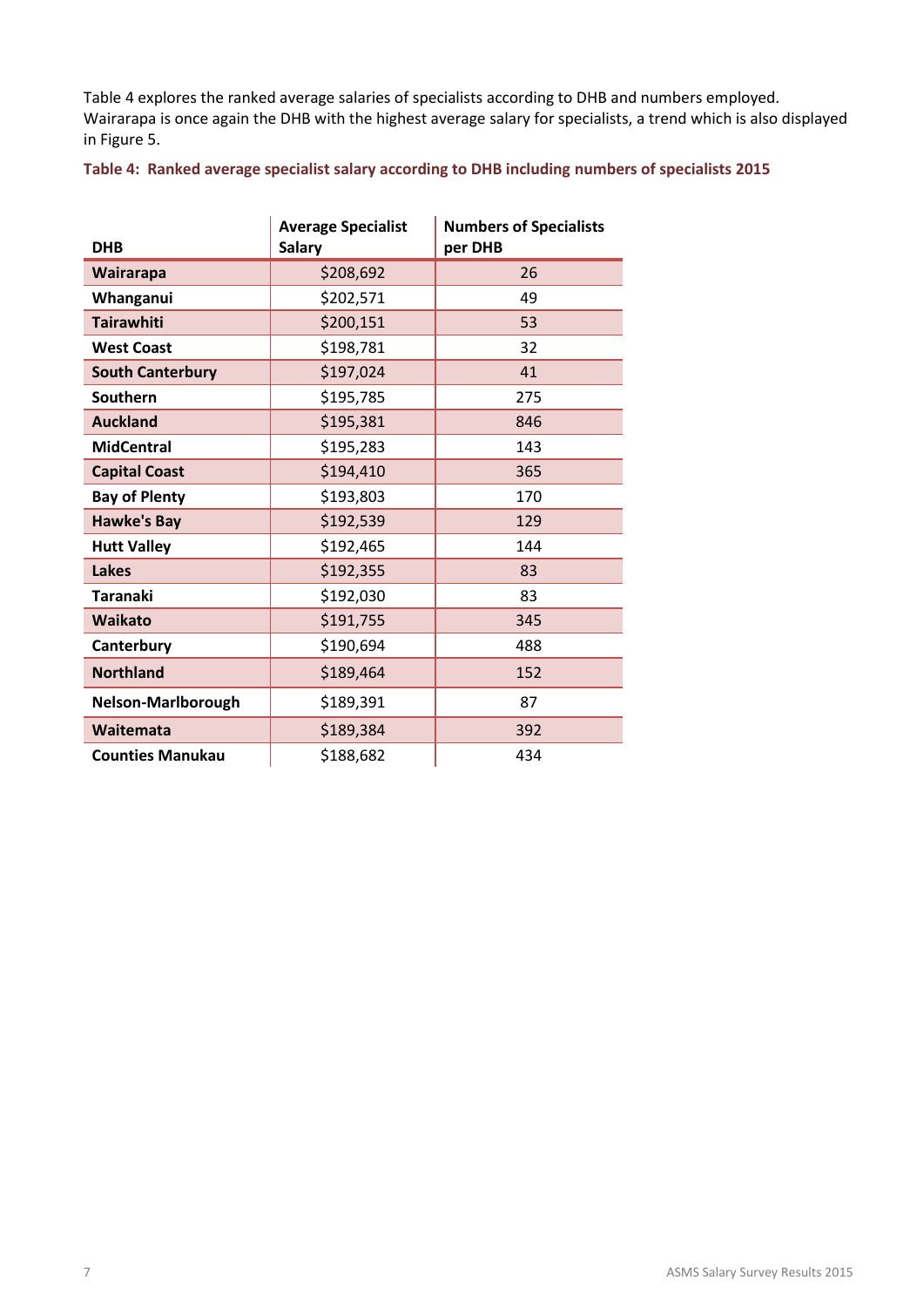

**Figure 5: Ranked average specialist salary per DHB 2015**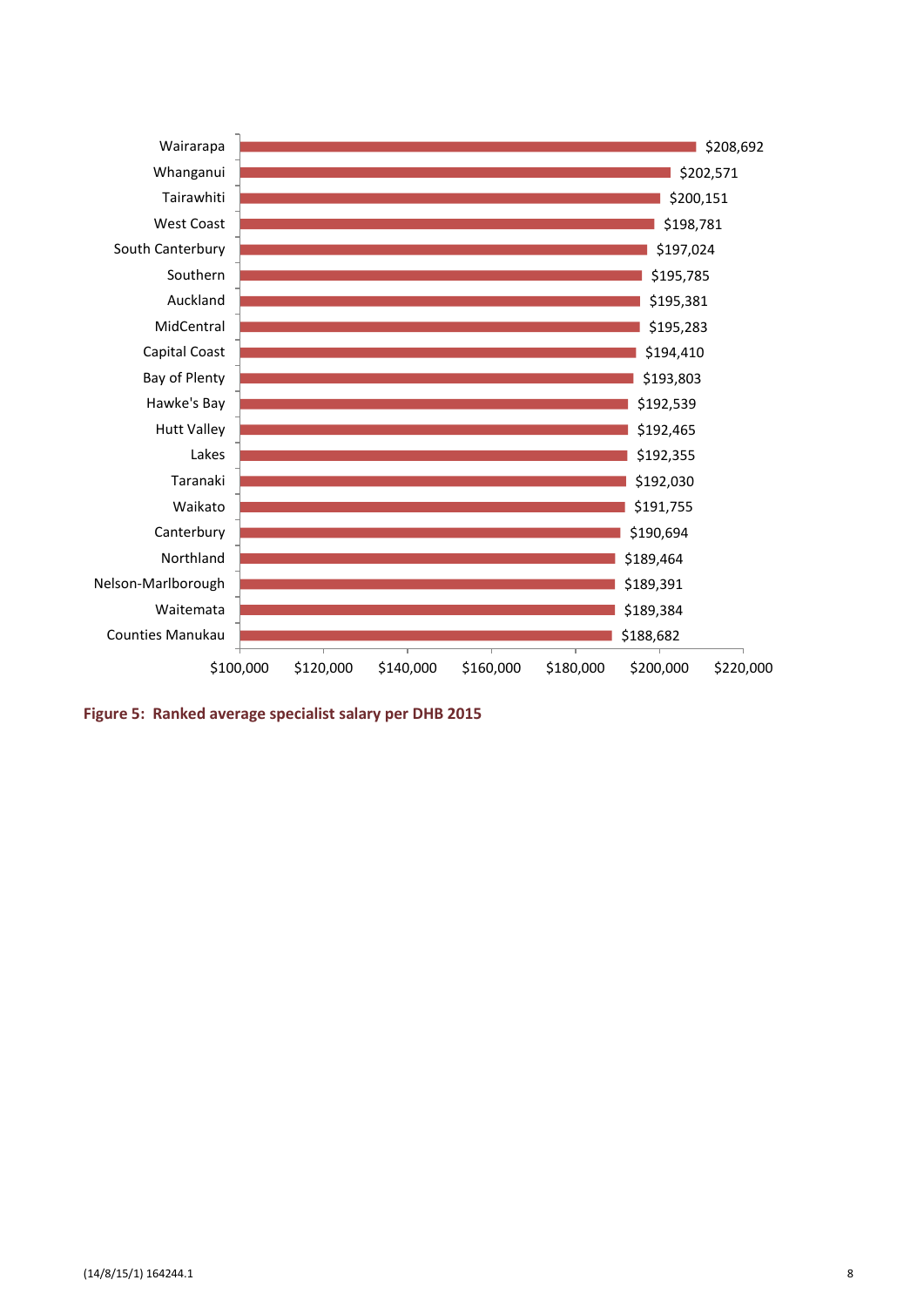Table 5 presents the same figures for medical and dental officers. Three small DHBs provide the highest average salary but the numbers employed at these DHBs are very low. The ranked average salaries according to DHB are also displayed in Figure 6.

#### **Table 5: Ranked average medical/dental officer salary per DHB including numbers of medical/ dental officers 2015**

|                         | Average<br><b>Medical/Dental</b> | <b>Numbers of</b><br><b>Medical/Dental Officers</b> |
|-------------------------|----------------------------------|-----------------------------------------------------|
| <b>DHB</b>              | <b>Officer Salary</b>            | per DHB                                             |
| <b>Tairawhiti</b>       | \$166,000                        | 3                                                   |
| Wairarapa               | \$166,000                        | 6                                                   |
| <b>South Canterbury</b> | \$166,000                        | 3                                                   |
| <b>Bay of Plenty</b>    | \$163,711                        | 19                                                  |
| <b>MidCentral</b>       | \$162,944                        | 18                                                  |
| Nelson-Marlborough      | \$161,386                        | 22                                                  |
| <b>Hutt Valley</b>      | \$158,545                        | 11                                                  |
| Taranaki                | \$156,797                        | 16                                                  |
| <b>Waikato</b>          | \$156,537                        | 27                                                  |
| <b>Hawke's Bay</b>      | \$155,955                        | 11                                                  |
| <b>West Coast</b>       | \$155,900                        | 5                                                   |
| <b>Capital Coast</b>    | \$151,781                        | 16                                                  |
| Waitemata               | \$151,169                        | 83                                                  |
| Southern                | \$147,000                        | 15                                                  |
| Canterbury              | \$145,496                        | 64                                                  |
| Whanganui               | \$145,250                        | 4                                                   |
| <b>Northland</b>        | \$142,075                        | 10                                                  |
| Lakes                   | \$141,417                        | 3                                                   |
| <b>Counties Manukau</b> | \$138,628                        | 49                                                  |
| <b>Auckland</b>         | \$137,923                        | 113                                                 |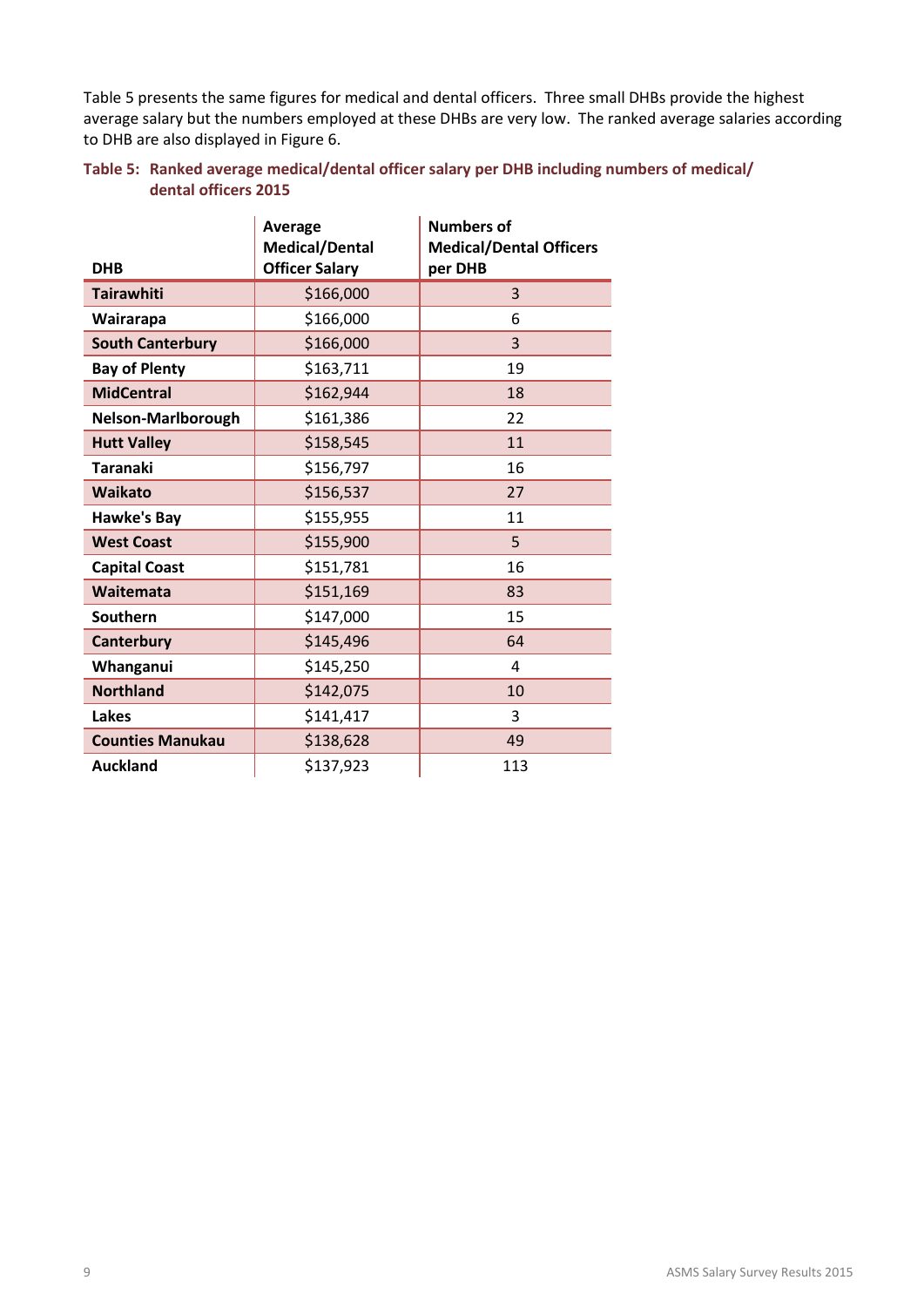#### **Figure 6: Ranked average medical/dental officer salary per DHB 2015**

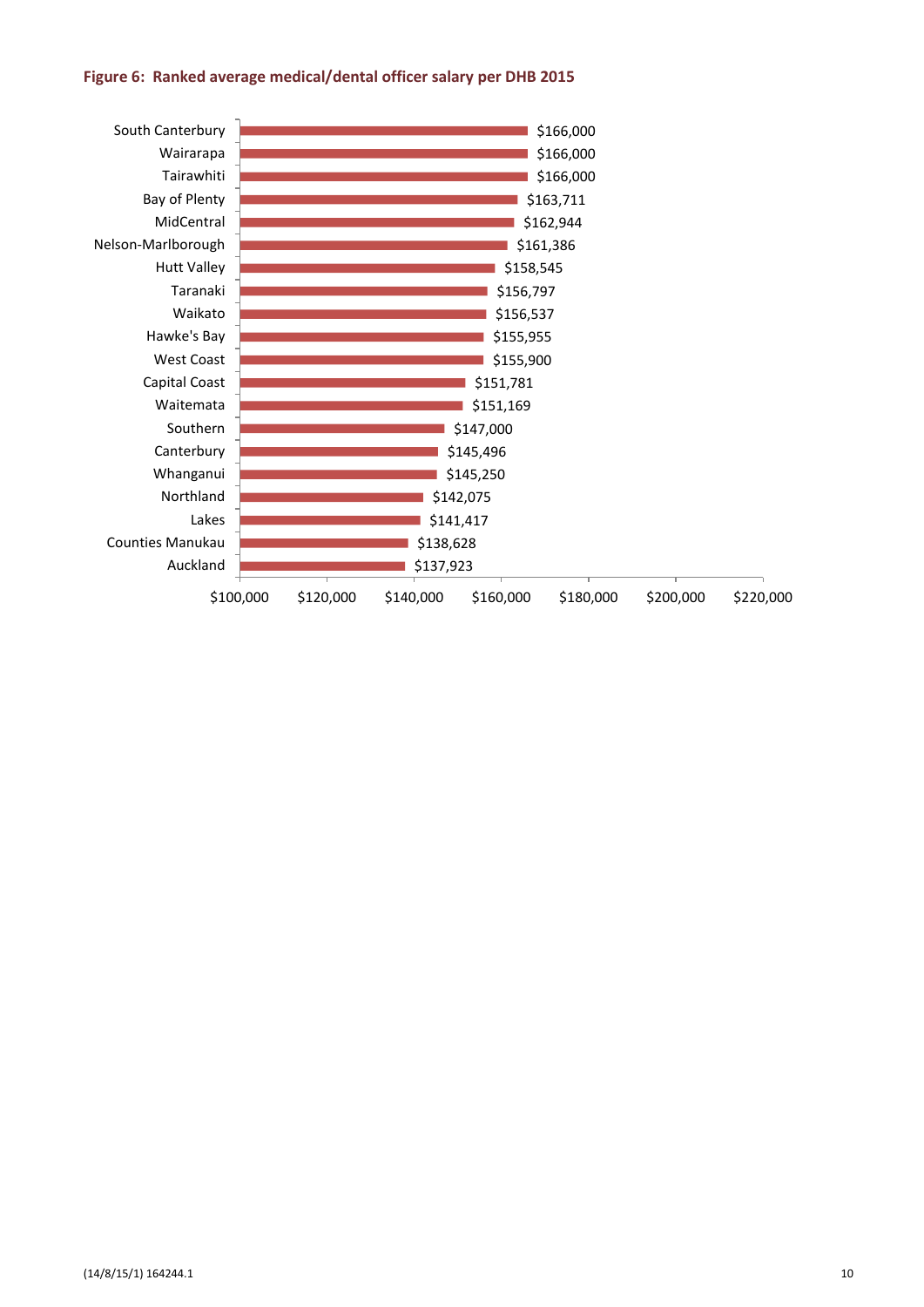Tables 6 and 7 present a breakdown of average salaries by gender according to DHB. The national average salary for female specialists is \$186,068 and the national average salary for male specialists is \$196,589. For medical and dental officers the trend is different with female medical and dental officers earning a national average of \$141,373 and male medical and dental officers earning a national average \$139,045.

| Rank           | <b>DHB</b>           | <b>Female Average</b> | <b>Male Average</b> | <b>Total Average</b> |
|----------------|----------------------|-----------------------|---------------------|----------------------|
| $\mathbf{1}$   | Wairarapa            | \$207,625             | \$208,886           | \$208,692            |
| $\mathbf{2}$   | Whanganui            | \$193,389             | \$204,638           | \$202,571            |
| 3              | Tairawhiti           | \$195,179             | \$201,936           | \$200,151            |
| 4              | <b>West Coast</b>    | \$190,357             | \$201,140           | \$198,781            |
| 5              | South Canterbury     | \$198,813             | \$196,591           | \$197,024            |
| 6              | Southern             | \$189,050             | \$199,062           | \$195,785            |
| $\overline{7}$ | Auckland             | \$189,439             | \$199,657           | \$195,381            |
| 8              | MidCentral           | \$182,605             | \$199,871           | \$195,283            |
| 9              | <b>Capital Coast</b> | \$190,453             | \$196,787           | \$194,410            |
| 10             | Bay of Plenty        | \$183,218             | \$198,865           | \$193,803            |
| 11             | Hawke's Bay          | \$181,875             | \$196,057           | \$192,539            |
| 12             | <b>Hutt Valley</b>   | \$188,330             | \$194,874           | \$192,465            |
| 13             | Lakes                | \$179,100             | \$198,069           | \$192,355            |
| 14             | Taranaki             | \$183,212             | \$196,053           | \$192,030            |
| 15             | Waikato              | \$183,566             | \$195,004           | \$191,755            |
| 16             | Canterbury           | \$182,368             | \$195,025           | \$190,694            |
| 17             | Northland            | \$185,321             | \$191,682           | \$189,464            |
| 18             | Nelson-Marlborough   | \$190,603             | \$188,406           | \$189,391            |
| 19             | Waitemata            | \$183,583             | \$192,979           | \$189,384            |
| 20             | Counties Manukau     | \$181,433             | \$193,723           | \$188,682            |

#### **Table 6: Ranked average specialist salary by gender and DHB 2015**

#### **Table 7: Ranked average medical/dental officer salary by gender and DHB 2015**

| Rank         | <b>DHB</b>              | <b>Female Average</b> | <b>Male Average</b> | <b>Total Average</b> |
|--------------|-------------------------|-----------------------|---------------------|----------------------|
| $\mathbf{1}$ | Tairawhiti              | \$166,000             | \$166,000           | \$166,000            |
| 2            | Wairarapa               | \$166,000             | \$166,000           | \$166,000            |
| 3            | South Canterbury        | \$166,000             | \$166,000           | \$166,000            |
| 4            | Bay of Plenty           | \$162,938             | \$165,036           | \$163,711            |
| 5            | MidCentral              | \$159,969             | \$165,325           | \$162,944            |
| 6            | Nelson-Marlborough      | \$161,639             | \$161,212           | \$161,386            |
| 7            | <b>Hutt Valley</b>      | \$144,750             | \$163,719           | \$158,545            |
| 8            | Taranaki                | \$150,389             | \$165,036           | \$156,797            |
| 9            | Waikato                 | \$159,481             | \$153,804           | \$156,537            |
| 10           | Hawke's Bay             | \$154,950             | \$156,792           | \$155,955            |
| 11           | <b>West Coast</b>       | \$166,000             | \$153,375           | \$155,900            |
| 12           | Capital Coast           | \$157,833             | \$144,000           | \$151,781            |
| 13           | Waitemata               | \$149,506             | \$152,715           | \$151,169            |
| 14           | Southern                | \$144,250             | \$148,000           | \$147,000            |
| 15           | Canterbury              | \$144,342             | \$147,183           | \$145,496            |
| 16           | Whanganui               | \$144,125             | \$146,375           | \$145,250            |
| 17           | Northland               | \$137,000             | \$147,150           | \$142,075            |
| 18           | Lakes                   | \$129,125             | \$166,000           | \$141,417            |
| 19           | <b>Counties Manukau</b> | \$138,357             | \$138,736           | \$138,628            |
| 20           | Auckland                | \$138,899             | \$136,929           | \$137,923            |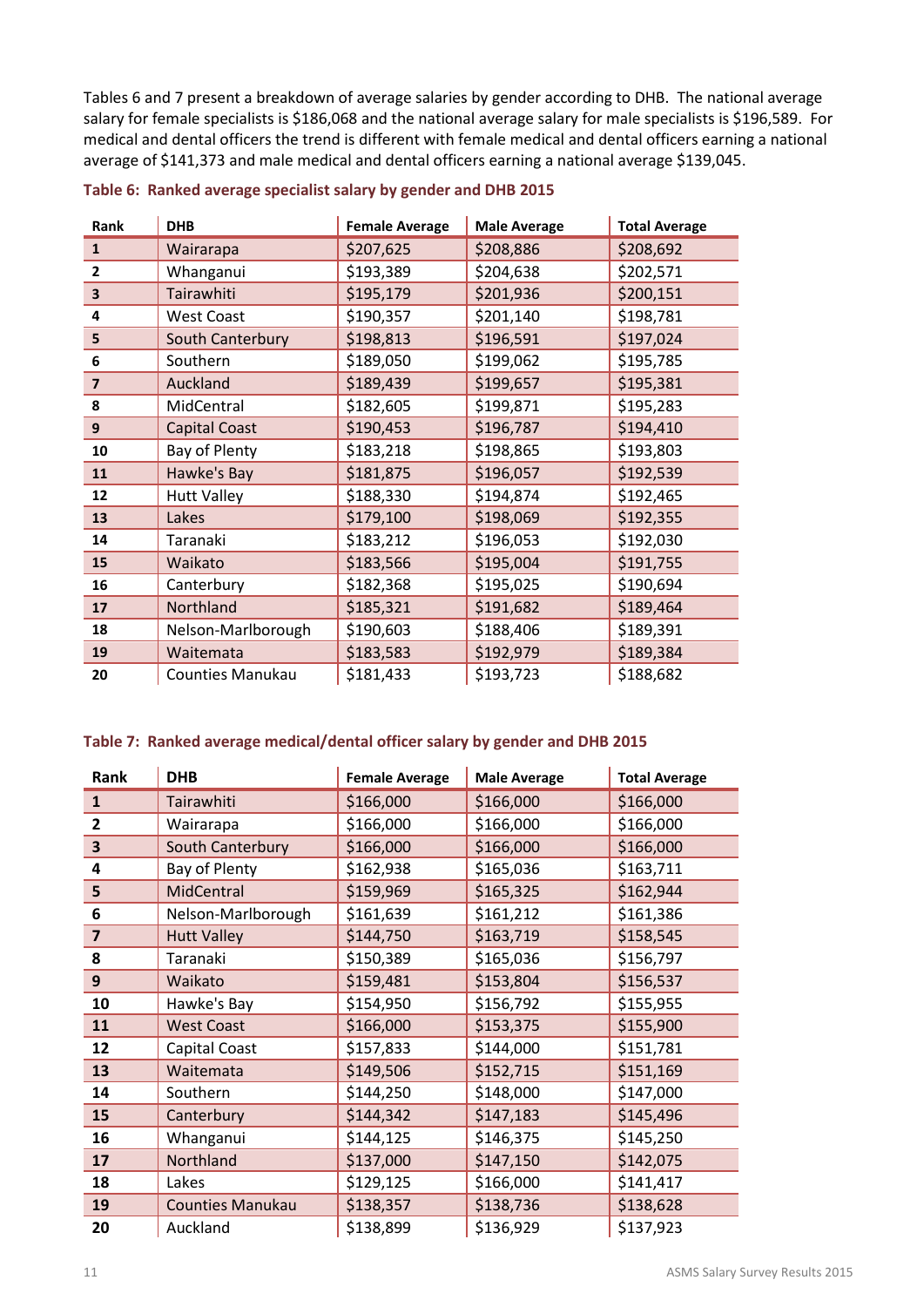The following two tables present a detailed breakdown of where specialists (table 7) and medical and dental officers (table 8) are placed on their respective salary scales according to gender and how this is broken down at each DHB. The final rows present the gender totals, national totals and the percentage of females on each of the salary steps. Note the dominance of male specialists on the top salary step for specialists. This data is summarised across all DHBs in Figures 7 and 8. A detailed breakdown of gender and salary step for each DHB is presented in Appendix 1.

| DHB                       |                  |                      | <b>STEP ON SALARY SCALE</b> |                               |                     |                          |                                         |                                  |                           |                     |                          |                                |                     |                                |
|---------------------------|------------------|----------------------|-----------------------------|-------------------------------|---------------------|--------------------------|-----------------------------------------|----------------------------------|---------------------------|---------------------|--------------------------|--------------------------------|---------------------|--------------------------------|
|                           |                  | 13                   | 12                          | 11                            | 10                  | 9                        | 8                                       | $\overline{\mathbf{z}}$          | 6                         | 5                   | 4                        | 3                              | $\mathbf{2}$        | $\mathbf{1}$                   |
| Northland                 | Males            | 35                   | 4                           | 5                             | $\overline{7}$      | 4                        | 3                                       | $\overline{7}$                   | 4                         | 3                   | 16                       | 4                              | 5                   | $\overline{2}$                 |
|                           | Females<br>Total | 12<br>47             | $\mathbf{1}$<br>5           | $\overline{3}$<br>8           | 5<br>12             | $\overline{2}$<br>6      | $\mathbf{3}$<br>6                       | $\overline{2}$<br>9              | $\mathbf{1}$<br>5         | 3<br>6              | 15<br>31                 | 4<br>8                         | $\mathbf 1$<br>6    | $\mathbf{1}$<br>3              |
| Waitemata                 | Males            | 88                   | 9                           | 17                            | 18                  | 13                       | 14                                      | $\bf 8$                          | $\overline{7}$            | 8                   | 30                       | 13                             | 10                  | $\overline{7}$                 |
|                           | Females          | 29                   | 6                           | 12                            | 4                   | 9                        | 11                                      | $\overline{7}$                   | 10                        | 5                   | 26                       | 12                             | 8                   | 11                             |
|                           | Total            | 117                  | 15                          | 29                            | 22                  | 22                       | 25                                      | 15                               | 17                        | 13                  | 56                       | 25                             | 18                  | 18                             |
| Auckland                  | Males            | 272                  | 22                          | 15                            | 20                  | 16                       | 13                                      | 15                               | 13                        | 18                  | 48                       | 21                             | 10                  | 9                              |
|                           | Females          | 103                  | 23                          | 12                            | 21                  | 17                       | 28                                      | 18                               | 16                        | 20                  | 52                       | 13                             | 16                  | 15                             |
|                           | Total            | 375                  | 45                          | 27                            | 41                  | 33                       | 41                                      | 33                               | 29                        | 38                  | 100                      | 34                             | 26                  | 24                             |
| <b>Counties Manukau</b>   | Males            | 98<br>32             | 12<br>8                     | 17<br>8                       | 13<br>4             | 12<br>7                  | 13<br>12                                | $\bf 8$<br>9                     | 17<br>15                  | 11<br>9             | 28<br>38                 | 12<br>10                       | 6<br>16             | $9\,$<br>10                    |
|                           | Females<br>Total | 130                  | 20                          | 25                            | 17                  | 19                       | 25                                      | 17                               | 32                        | 20                  | 66                       | 22                             | 22                  | 19                             |
| Waikato                   | Males            | 102                  | 12                          | 12                            | 11                  | 13                       | 12                                      | 12                               | 14                        | 10                  | 27                       | 12                             | 6                   | 4                              |
|                           | Females          | 19                   | $\overline{2}$              | 5                             | 6                   | $\overline{a}$           | $\boldsymbol{9}$                        | 5                                | $\overline{7}$            | 8                   | 16                       | 8                              | 6                   | $\overline{3}$                 |
|                           | Total            | 121                  | 14                          | 17                            | 17                  | 17                       | 21                                      | 17                               | 21                        | 18                  | 43                       | 20                             | 12                  | 7                              |
| <b>Bay of Plenty</b>      | Males            | 61                   | 6                           | $\overline{2}$                | 6                   | $\overline{3}$           | 5                                       | $\overline{2}$                   | $\overline{4}$            | $\overline{7}$      | 10                       | 3                              | 4                   | $\overline{2}$                 |
|                           | Females          | 16                   | 0                           | 0                             | $\overline{2}$      | $\overline{2}$           | $\overline{2}$                          | $\mathbf{1}$                     | $\overline{2}$            | 10                  | 11                       | $\overline{2}$                 | 3                   | 4                              |
|                           | Total            | 77                   | 6                           | $\overline{2}$                | 8                   | 5                        | $\overline{7}$                          | $\overline{3}$                   | 6                         | 17                  | 21                       | 5                              | $\overline{7}$      | 6                              |
| Lakes                     | Males<br>Females | 22<br>$\overline{3}$ | 8<br>5                      | 6<br>$\mathbf{1}$             | 3<br>$\pmb{0}$      | 4<br>$\mathbf 1$         | $\mathbf{1}$<br>$\mathbf 0$             | $\mathbf{1}$<br>$\pmb{0}$        | $\mathbf{1}$<br>$1\,$     | 3<br>$\overline{2}$ | 5<br>$\overline{2}$      | $\mathbf{1}$<br>$\overline{2}$ | 0<br>$\overline{2}$ | 3<br>6                         |
|                           | Total            | 25                   | 13                          | $\overline{7}$                | 3                   | 5                        | $\mathbf{1}$                            | $\mathbf{1}$                     | $\overline{2}$            | 5                   | 7                        | 3                              | $\overline{2}$      | 9                              |
| Tairawhiti                | Males            | 19                   | $\mathbf{1}$                | 4                             | $\overline{2}$      | 3                        | 3                                       | $\overline{2}$                   | 3                         | $\mathbf 1$         | $\mathbf 1$              | $\mathbf 0$                    | $\pmb{0}$           | $\mathbf 0$                    |
|                           | Females          | 7                    | 0                           | 0                             | 0                   | 0                        | $\mathbf{1}$                            | $\overline{2}$                   | $\overline{2}$            | 0                   | 0                        | $\mathbf{1}$                   | $\mathbf 1$         | 0                              |
|                           | Total            | 26                   | $\mathbf{1}$                | $\overline{a}$                | $\overline{2}$      | 3                        | $\overline{4}$                          | $\overline{a}$                   | 5                         | $1\,$               | $\mathbf{1}$             | $\mathbf{1}$                   | $1\,$               | $\mathbf 0$                    |
| Taranaki                  | Males            | 24                   | $\overline{2}$              | 5                             | 4                   | 3                        | $\overline{2}$                          | 3                                | $\mathbf{1}$              | $\mathbf 1$         | 6                        | 3                              | $\mathbf{1}$        | $\overline{2}$                 |
|                           | Females          | 5                    | 5                           | $\pmb{0}$                     | $\mathbf{1}$        | $\pmb{0}$                | $\mathbf 0$                             | $\mathbf{1}$                     | $\overline{2}$            | $\mathbf 1$         | 4                        | $1\,$                          | $\mathbf{1}$        | 5                              |
|                           | Total            | 29                   | 7                           | 5                             | 5                   | 3                        | $\overline{2}$                          | 4                                | 3                         | $\overline{2}$      | 10                       | 4                              | $\overline{2}$      | $\overline{7}$                 |
| Hawke's Bay               | Males            | 41<br>6              | $\overline{2}$<br>0         | 11<br>3                       | $\overline{2}$      | $\boldsymbol{6}$<br>3    | $\mathbf{3}$<br>0                       | $\overline{7}$                   | $\overline{2}$            | 8                   | $\overline{7}$           | 5<br>$\overline{2}$            | $\overline{2}$<br>4 | $\mathbf{1}$                   |
|                           | Females<br>Total | 47                   | $\overline{2}$              | 14                            | 0<br>$\overline{2}$ | $9\,$                    | 3                                       | 3<br>10                          | $\mathbf{1}$<br>3         | 4<br>12             | 6<br>13                  | $\overline{7}$                 | 6                   | 0<br>$\mathbf{1}$              |
| Whanganui                 | Males            | 21                   | 5                           | $\overline{2}$                | $\mathbf 2$         | $\overline{4}$           | $\mathbf{1}$                            | $\overline{2}$                   | 0                         | $\mathbf 1$         | 0                        | $\overline{2}$                 | 0                   | 0                              |
|                           | Females          | 3                    | $\mathbf 0$                 | 0                             | $\overline{2}$      | $\mathbf 0$              | $\mathbf{1}$                            | $\mathbf 0$                      | $\overline{2}$            | 0                   | 0                        | $\mathbf{1}$                   | 0                   | $\mathbf 0$                    |
|                           | Total            | 24                   | 5                           | $\overline{2}$                | 4                   | 4                        | $\overline{2}$                          | $\overline{2}$                   | $\overline{2}$            | $\mathbf{1}$        | 0                        | 3                              | 0                   | 0                              |
| <b>MidCentral</b>         | Males            | 61                   | $\overline{4}$              | $\mathbf{1}$                  | 3                   | 3                        | $\overline{2}$                          | 5                                | 6                         | $\overline{2}$      | 9                        | 5                              | $\mathbf 1$         | 3                              |
|                           | Females          | 6                    | $\mathbf{1}$                | 3                             | $\overline{2}$      | $\overline{2}$           | 3                                       | $\overline{2}$                   | 0                         | 6                   | $\overline{7}$           | 3                              | 2                   | $\mathbf{1}$                   |
|                           | Total            | 67                   | 5                           | $\overline{a}$                | 5                   | 5                        | 5                                       | $\overline{7}$                   | 6                         | 8                   | 16                       | 8                              | 3                   | 4                              |
| Wairarapa                 | Males            | 17<br>$\overline{3}$ | $\overline{2}$<br>$\pmb{0}$ | 0<br>$\mathbf 0$              | 0<br>$\pmb{0}$      | $\mathbf 1$<br>$\pmb{0}$ | 0<br>$\mathbf 0$                        | 0<br>$\mathbf{1}$                | 0<br>$\pmb{0}$            | 0<br>0              | 0<br>0                   | 0<br>0                         | $\mathbf{1}$<br>0   | $\mathbf{1}$<br>$\mathbf 0$    |
|                           | Females<br>Total | 20                   | $\overline{2}$              | 0                             | $\pmb{0}$           | $\mathbf{1}$             | 0                                       | $\mathbf{1}$                     | 0                         | 0                   | 0                        | 0                              | $\mathbf 1$         | $\mathbf{1}$                   |
| Hutt                      | Males            | 33                   | 9                           | 5                             | 3                   | 8                        | 5                                       | 6                                | $\overline{2}$            | 4                   | 5                        | $\overline{2}$                 | 6                   | 3                              |
|                           | Females          | 15                   | 3                           | 3                             | $\mathbf{1}$        | 4                        | 5                                       | $\overline{4}$                   | $\mathbf 1$               | $\mathbf 1$         | 6                        | $\overline{2}$                 | 3                   | 5                              |
|                           | Total            | 48                   | 12                          | $\bf 8$                       | $\overline{4}$      | 12                       | 10                                      | 10                               | $\mathbf{3}$              | 5                   | 11                       | 4                              | 9                   | 8                              |
| <b>Capital Coast</b>      | Males            | 99                   | 13                          | 15                            | 18                  | 8                        | 4                                       | 10                               | 11                        | 10                  | 18                       | 11                             | 7                   | 4                              |
|                           | Females          | 44                   | 6                           | 9                             | $\overline{2}$      | 11                       | 10                                      | 8                                | $\overline{7}$            | 6                   | 12                       | 10                             | 6                   | 6                              |
|                           | Total            | 143                  | 19                          | 24                            | 20                  | 19                       | 14                                      | 18                               | 18                        | 16                  | 30                       | 21                             | 13                  | 10                             |
| <b>Nelson Marlborough</b> | Males<br>Females | $\sqrt{5}$<br>11     | 6<br>$\mathbf{1}$           | $\overline{7}$<br>5           | 5<br>4              | $\pmb{0}$<br>0           | $\overline{\mathbf{3}}$<br>$\mathbf{1}$ | $\overline{7}$<br>$\overline{2}$ | $\overline{4}$<br>5       | $1\,$<br>0          | 5<br>$\overline{7}$      | $\overline{4}$<br>$\mathbf{1}$ | $\mathbf 0$<br>0    | $\mathbf{1}$<br>$\overline{2}$ |
|                           | Total            | 16                   | $\overline{7}$              | 12                            | $9\,$               | $\mathbf 0$              | $\overline{4}$                          | 9                                | 9                         | $\mathbf 1$         | 12                       | 5                              | 0                   | 3                              |
| <b>West Coast</b>         | Males            | 11                   | $\overline{4}$              | $\mathbf{1}$                  | $\mathbf{1}$        | $\mathbf{1}$             | $\overline{2}$                          | $\mathbf{1}$                     | 0                         | 3                   | 0                        | $\mathbf{1}$                   | 0                   | 0                              |
|                           | Females          | $\mathbf 1$          | $\overline{2}$              | $\mathbf 0$                   | $\mathbf{1}$        | $1\,$                    | $\mathbf 0$                             | $\pmb{0}$                        | $\mathbf 0$               | 0                   | $\mathsf{O}\xspace$      | $\mathbf{1}$                   | $\mathbf 0$         | $\mathbf{1}$                   |
|                           | Total            | 12                   | 6                           | $\mathbf{1}$                  | $\overline{2}$      | $\overline{2}$           | $\overline{2}$                          | $\mathbf{1}$                     | 0                         | 3                   | 0                        | $\overline{2}$                 | 0                   | $\mathbf{1}$                   |
| Canterbury                | Males            | 136                  | 15                          | 17                            | 24                  | 10                       | 13                                      | 10                               | 17                        | 9                   | 31                       | 11                             | 19                  | $9\,$                          |
|                           | Females          | 35                   | 6                           | 3                             | 12                  | 6                        | 10                                      | 4                                | 4                         | 15                  | 42                       | 12                             | 9                   | 9                              |
|                           | Total            | 171                  | 21                          | 20                            | 36                  | 16                       | 23                                      | 14                               | 21                        | 24                  | 73                       | 23                             | 28                  | 18                             |
| South Canterbury          | Males<br>Females | 9<br>5               | 5<br>$\pmb{0}$              | $\overline{2}$<br>$\mathbf 0$ | 6<br>$\mathbf{1}$   | 3<br>$\mathbf 0$         | $\mathbf{1}$<br>$\mathsf{O}\xspace$     | $\mathbf{1}$<br>$\pmb{0}$        | $\mathbf{1}$<br>$\pmb{0}$ | $\mathbf 1$<br>0    | $\mathbf 1$<br>$\pmb{0}$ | 0<br>0                         | 3<br>$\overline{2}$ | 0<br>$\mathbf 0$               |
|                           | Total            | 14                   | 5                           | $\overline{2}$                | $\overline{7}$      | 3                        | $\mathbf{1}$                            | $\mathbf{1}$                     | $\mathbf{1}$              | $\mathbf 1$         | $\mathbf 1$              | 0                              | 5                   | 0                              |
| Southern                  | Males            | 93                   | 15                          | 6                             | 5                   | 11                       | $\overline{4}$                          | 12                               | $\overline{2}$            | 5                   | 14                       | 10                             | 3                   | 5                              |
|                           | Females          | 27                   | 6                           | 3                             | 7                   | 5                        | 4                                       | 4                                | 3                         | 3                   | 10                       | 6                              | 8                   | 4                              |
|                           | Total            | 120                  | 21                          | $9\,$                         | 12                  | 16                       | 8                                       | 16                               | 5                         | 8                   | 24                       | 16                             | 11                  | $9\,$                          |
| <b>Gender Totals</b>      | Males            | 1247                 | 156                         | 150                           | 153                 | 126                      | 104                                     | 119                              | 109                       | 106                 | 261                      | 120                            | 84                  | 65                             |
|                           | Females          | 382                  | 75                          | 70                            | 75                  | 74                       | 100                                     | 73                               | 79                        | 93                  | 254                      | 91                             | 88                  | 83                             |
| <b>National Total</b>     |                  | 1629                 | 231                         | 220                           | 228                 | 200                      | 204                                     | 192                              | 188                       | 199                 | 515                      | 211                            | 172                 | 148                            |
| <b>Percentage Female</b>  |                  | 23%                  | 32%                         | 32%                           | 33%                 | 37%                      | 49%                                     | 38%                              | 42%                       | 47%                 | 49%                      | 43%                            | 51%                 | 56%                            |

#### **Table 7.1: Numbers of specialists on each salary step by gender and DHB 2015**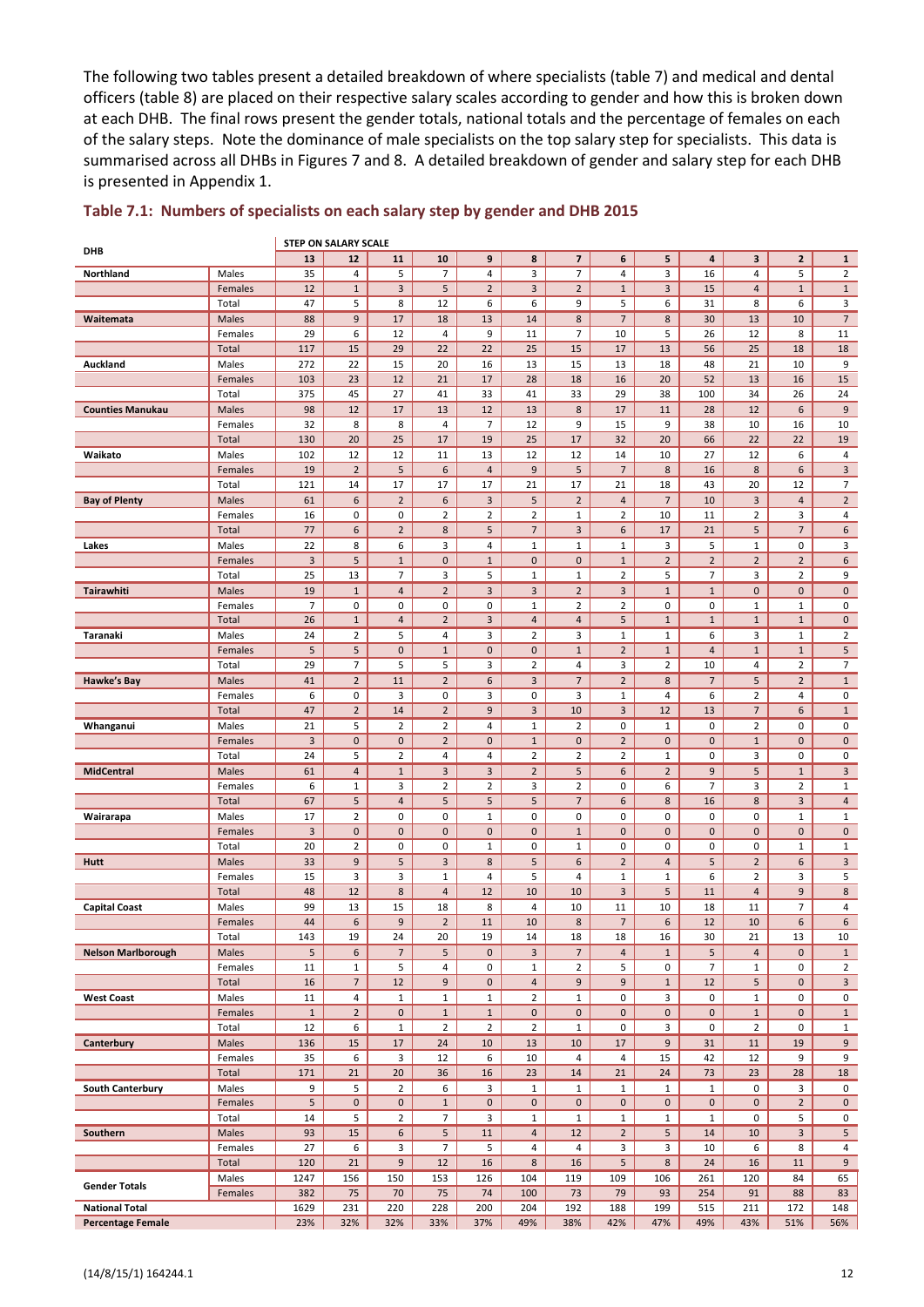|                                                   |                         | <b>STEP ON SALARY SCALE</b>    |                           |                                     |                   |                          |                              |                     |                  |                   |                |                     |                   |
|---------------------------------------------------|-------------------------|--------------------------------|---------------------------|-------------------------------------|-------------------|--------------------------|------------------------------|---------------------|------------------|-------------------|----------------|---------------------|-------------------|
| DHB                                               |                         | 12                             | 11                        | 10                                  | 9                 | 8                        | $\overline{7}$               | 6                   | 5                | 4                 | 3              | $\mathbf 2$         | $\mathbf{1}$      |
| Northland                                         | Males                   | 0                              | $1\,$                     | $\overline{2}$                      | 0                 | $\mathbf{1}$             | 0                            | 0                   | 0                | 0                 | $\mathbf 1$    | 0                   | 0                 |
|                                                   | Females                 | $\mathbf 0$                    | $\mathbf{1}$              | $\mathsf{O}\xspace$                 | 0                 | $\mathbf 0$              | $\mathbf{1}$                 | $\mathbf{1}$        | $\pmb{0}$        | $\mathbf{1}$      | $\mathbf 1$    | 0                   | $\mathbf 0$       |
|                                                   | Total                   | 0                              | 2                         | 2                                   | 0                 | $\mathbf{1}$             | $\mathbf{1}$                 | 1                   | 0                | 1                 | 2              | 0                   | 0                 |
| Waitemata                                         | Males                   | 24                             | $\overline{\mathbf{3}}$   | $1\,$                               | $\overline{2}$    | $\mathbf{1}$             | $\overline{2}$               | $\overline{2}$      | $\mathbf 1$      | $\mathbf 1$       | 0              | $\overline{2}$      | $\overline{4}$    |
|                                                   | Females<br><b>Total</b> | 20<br>44                       | $\overline{2}$<br>5       | $\mathbf{1}$<br>$\overline{2}$      | $\mathbf{1}$<br>3 | $\overline{2}$<br>3      | 3<br>5                       | 0<br>$\mathbf{2}$   | 3<br>4           | 0<br>$\mathbf{1}$ | 0<br>0         | 4<br>6              | 4<br>8            |
| Auckland                                          | Males                   | 16                             | 3                         | $\mathbf{1}$                        | $\overline{2}$    | 0                        | $\mathbf{1}$                 | 3                   | $\mathbf 2$      | $\overline{2}$    | 5              | $\mathbf{1}$        | 20                |
|                                                   | Females                 | 19                             | $\mathbf 0$               | 3                                   | 3                 | $\mathbf 0$              | $\mathbf{1}$                 | $\overline{2}$      | $\mathbf{1}$     | 5                 | 4              | 3                   | 16                |
|                                                   | Total                   | 35                             | з                         | 4                                   | 5                 | 0                        | $\mathbf{2}$                 | 5                   | 3                | 7                 | 9              | 4                   | 36                |
| <b>Counties Manukau</b>                           | Males                   | 10                             | $\mathbf{1}$              | $\pmb{0}$                           | 3                 | $\overline{2}$           | 3                            | $\pmb{0}$           | $\mathbf 1$      | $\mathbf 1$       | 0              | $\overline{a}$      | 10                |
|                                                   | Females                 | 4                              | 0                         | 0                                   | $\mathbf{1}$      | 0                        | $\overline{2}$               | 0                   | $\mathbf 1$      | $\mathbf 1$       | $\mathbf 1$    | $\mathbf{1}$        | 3                 |
|                                                   | <b>Total</b>            | 14                             | $\mathbf{1}$              | $\mathbf 0$                         | $\overline{4}$    | $\overline{2}$           | 5                            | $\mathbf 0$         | $\mathbf 2$      | $\overline{2}$    | $\mathbf 1$    | 5                   | 13                |
| Waikato                                           | Males                   | 8                              | 0                         | $\mathbf{1}$                        | 0                 | $\mathbf{1}$             | 0                            | $\overline{2}$      | 0                | $\overline{2}$    | 0              | 0                   | 0                 |
|                                                   | Females                 | 8                              | $\mathbf 0$               | $\mathbf{1}$                        | 3                 | $\mathbf 0$              | $\mathbf{1}$                 | 0                   | $\pmb{0}$        | $\pmb{0}$         | 0              | $\pmb{0}$           | $\mathbf 0$       |
|                                                   | Total                   | 16                             | 0                         | $\mathbf{2}$                        | 3                 | $\mathbf{1}$             | $\mathbf{1}$                 | $\mathbf{2}$        | 0                | $\mathbf{2}$      | 0              | 0                   | 0                 |
| <b>Bay of Plenty</b>                              | Males                   | 6                              | $\mathbf{1}$              | $\mathbf 0$                         | 0                 | $\mathbf 0$              | $\pmb{0}$                    | $\pmb{0}$           | $\pmb{0}$        | $\pmb{0}$         | 0              | $\pmb{0}$           | $\mathbf{0}$      |
|                                                   | Females<br><b>Total</b> | 10<br>16                       | 0<br>$\mathbf{1}$         | $\mathbf{1}$<br>$\mathbf{1}$        | 0<br>0            | 0<br>0                   | $\mathbf{1}$<br>$\mathbf{1}$ | 0<br>$\bf{0}$       | 0<br>$\pmb{0}$   | 0<br>$\pmb{0}$    | 0<br>0         | 0<br>0              | 0<br>$\mathbf 0$  |
| Lakes                                             | Males                   | $\mathbf{1}$                   | 0                         | 0                                   | 0                 | 0                        | 0                            | 0                   | 0                | 0                 | 0              | 0                   | 0                 |
|                                                   | Females                 | $\pmb{0}$                      | $\mathbf 0$               | $\mathsf{O}\xspace$                 | 0                 | $\pmb{0}$                | $\pmb{0}$                    | $\pmb{0}$           | $\mathbf 1$      | $\mathbf 1$       | 0              | $\pmb{0}$           | $\mathbf 0$       |
|                                                   | Total                   | 1                              | 0                         | 0                                   | 0                 | 0                        | 0                            | 0                   | $\mathbf 1$      | $\mathbf{1}$      | 0              | 0                   | 0                 |
| Tairawhiti                                        | Males                   | $\overline{2}$                 | $\mathbf 0$               | $\pmb{0}$                           | 0                 | $\pmb{0}$                | $\pmb{0}$                    | 0                   | $\pmb{0}$        | $\pmb{0}$         | 0              | $\pmb{0}$           | $\mathbf 0$       |
|                                                   | Females                 | $\mathbf{1}$                   | 0                         | 0                                   | 0                 | 0                        | 0                            | 0                   | 0                | 0                 | 0              | 0                   | 0                 |
|                                                   | <b>Total</b>            | 3                              | 0                         | 0                                   | 0                 | 0                        | 0                            | $\pmb{0}$           | $\pmb{0}$        | $\pmb{0}$         | 0              | 0                   | 0                 |
| Taranaki                                          | Males                   | 6                              | $\mathbf{1}$              | 0                                   | 0                 | 0                        | 0                            | 0                   | 0                | 0                 | 0              | 0                   | 0                 |
|                                                   | Females                 | 4                              | $\mathbf 0$               | $\mathbf{1}$                        | 0                 | $\mathbf{1}$             | $\pmb{0}$                    | $\mathbf{1}$        | $\mathbf 1$      | $\pmb{0}$         | $\mathbf 1$    | $\pmb{0}$           | $\overline{0}$    |
|                                                   | Total                   | 10                             | $\mathbf{1}$              | $\mathbf{1}$                        | 0                 | $\mathbf{1}$             | 0                            | $\mathbf{1}$        | $\mathbf{1}$     | 0                 | 1              | 0                   | 0                 |
| Hawke's Bay                                       | Males                   | 4<br>3                         | $\mathbf 0$<br>0          | $\mathsf{O}\xspace$<br>$\mathbf{1}$ | 0<br>0            | $\pmb{0}$<br>0           | $\mathbf 1$<br>0             | $\mathbf{1}$<br>0   | $\pmb{0}$<br>0   | $\pmb{0}$<br>0    | 0<br>1         | $\pmb{0}$<br>0      | $\mathbf 0$<br>0  |
|                                                   | Females<br><b>Total</b> | $\overline{\mathbf{z}}$        | $\pmb{0}$                 | $\mathbf{1}$                        | 0                 | $\pmb{0}$                | $\mathbf{1}$                 | $\mathbf{1}$        | $\pmb{0}$        | $\pmb{0}$         | $\mathbf 1$    | 0                   | 0                 |
| Whanganui                                         | Males                   | $\mathbf 1$                    | 0                         | 0                                   | 0                 | 0                        | 0                            | 0                   | 0                | $\mathbf 1$       | 0              | 0                   | 0                 |
|                                                   | Females                 | $\mathbf{1}$                   | $\mathbf 0$               | $\mathbf 0$                         | 0                 | $\pmb{0}$                | 0                            | $\pmb{0}$           | $\pmb{0}$        | $\pmb{0}$         | $\mathbf 1$    | $\pmb{0}$           | $\mathbf 0$       |
|                                                   | Total                   | 2                              | 0                         | 0                                   | 0                 | 0                        | 0                            | 0                   | 0                | $\mathbf{1}$      | 1              | 0                   | 0                 |
| <b>MidCentral</b>                                 | Males                   | 9                              | $\mathbf{1}$              | 0                                   | 0                 | $\bf{0}$                 | $\mathbf 0$                  | $\pmb{0}$           | $\pmb{0}$        | $\pmb{0}$         | 0              | $\pmb{0}$           | $\mathbf{0}$      |
|                                                   | Females                 | 5                              | 0                         | $\mathbf{1}$                        | $\mathbf{1}$      | $\mathbf{1}$             | 0                            | 0                   | 0                | 0                 | 0              | 0                   | 0                 |
|                                                   | <b>Total</b>            | 14                             | $\mathbf{1}$              | $\mathbf{1}$                        | $\mathbf{1}$      | $\mathbf{1}$             | 0                            | 0                   | $\pmb{0}$        | $\pmb{0}$         | 0              | $\pmb{0}$           | $\mathbf 0$       |
| Wairarapa                                         | Males                   | 2                              | 0                         | 0                                   | 0                 | 0                        | 0                            | 0                   | 0                | 0                 | 0              | 0                   | 0                 |
|                                                   | Females                 | $\overline{4}$                 | $\pmb{0}$                 | $\mathsf{O}\xspace$                 | 0                 | $\pmb{0}$                | $\mathsf{O}\xspace$          | $\pmb{0}$           | $\pmb{0}$        | $\pmb{0}$         | 0              | $\pmb{0}$           | $\mathbf 0$       |
|                                                   | <b>Total</b>            | 6<br>6                         | 0<br>$\mathbf{1}$         | 0<br>$1\,$                          | 0<br>0            | 0<br>$\pmb{0}$           | 0<br>$\pmb{0}$               | 0<br>$\pmb{0}$      | 0<br>$\pmb{0}$   | 0<br>$\pmb{0}$    | 0<br>0         | 0<br>$\pmb{0}$      | 0<br>$\mathbf 0$  |
| Hutt                                              | Males<br>Females        | $\mathbf 1$                    | 0                         | 0                                   | $\mathbf{1}$      | 0                        | 0                            | 0                   | 0                | 0                 | 0              | $\mathbf{1}$        | 0                 |
|                                                   | <b>Total</b>            | $\overline{\mathbf{z}}$        | $\mathbf{1}$              | $\mathbf{1}$                        | $\mathbf{1}$      | 0                        | 0                            | 0                   | $\pmb{0}$        | 0                 | 0              | $\mathbf{1}$        | $\mathbf 0$       |
| <b>Capital Coast</b>                              | Males                   | 3                              | $\mathbf{1}$              | 0                                   | 0                 | 0                        | 0                            | 0                   | 0                | 0                 | 1              | 0                   | $\overline{2}$    |
|                                                   | Females                 | 5                              | $\mathbf 0$               | $\mathbf{1}$                        | $\mathbf{1}$      | $\mathbf{1}$             | $\mathbf{1}$                 | 0                   | $\mathbf 0$      | $\mathbf 0$       | 0              | $\mathbf 0$         | $\mathbf{0}$      |
|                                                   | Total                   | 8                              | $\mathbf{1}$              | 1                                   | $\mathbf{1}$      | $\mathbf{1}$             | 1                            | 0                   | 0                | 0                 | 1              | 0                   | 2                 |
| <b>Nelson Marlborough</b>                         | Males                   | 10                             | $\pmb{0}$                 | $\mathbf{1}$                        | $\mathbf{0}$      | $\mathbf{1}$             | $\mathsf{O}\xspace$          | $\mathbf{1}$        | $\pmb{0}$        | $\pmb{0}$         | $\mathbf 0$    | $\mathbf 0$         | $\mathbf{0}$      |
|                                                   | Females                 | 8                              | 0                         | 0                                   | 0                 | 0                        | 0                            | 0                   | 0                | $\mathbf{1}$      | 0              | 0                   | 0                 |
|                                                   | Total                   | 18                             | $\pmb{0}$                 | $\mathbf{1}$                        | 0                 | $\mathbf{1}$             | 0                            | $\mathbf{1}$        | $\bf{0}$         | $\mathbf 1$       | 0              | 0                   | $\mathbf 0$       |
| <b>West Coast</b>                                 | Males<br>Females        | $\overline{2}$<br>$\mathbf{1}$ | $\mathbf{1}$<br>$\pmb{0}$ | 0<br>$\mathsf{O}\xspace$            | 0<br>0            | 0<br>$\mathsf{O}\xspace$ | 0<br>$\mathbf 0$             | 0<br>$\mathbf 0$    | 0<br>$\mathbf 0$ | 0<br>$\pmb{0}$    | $1\,$<br>0     | 0<br>$\mathbf 0$    | 0<br>$\mathbf{0}$ |
|                                                   | Total                   | 3                              | $\mathbf{1}$              | 0                                   | 0                 | 0                        | 0                            | 0                   | 0                | 0                 | $\mathbf{1}$   | 0                   | 0                 |
| Canterbury                                        | Males                   | 13                             | $\pmb{0}$                 | $\overline{2}$                      | 0                 | $\mathbf{1}$             | $\mathbf{1}$                 | $\mathsf{O}\xspace$ | $\pmb{0}$        | $\mathbf{3}$      | $\mathbf 1$    | $\mathsf{O}\xspace$ | 5                 |
|                                                   | Females                 | 12                             | $\overline{2}$            | $\mathbf{1}$                        | 3                 | 3                        | $\overline{2}$               | $\mathbf{1}$        | 3                | 3                 | $\overline{2}$ | 3                   | 3                 |
|                                                   | <b>Total</b>            | 25                             | $\mathbf{2}$              | 3                                   | 3                 | $\overline{\mathbf{a}}$  | 3                            | $\mathbf{1}$        | 3                | 6                 | 3              | 3                   | 8                 |
| South Canterbury                                  | Males                   | $\mathbf{1}$                   | 0                         | 0                                   | 0                 | 0                        | 0                            | 0                   | 0                | 0                 | 0              | 0                   | 0                 |
|                                                   | Females                 | $\overline{2}$                 | $\pmb{0}$                 | $\mathsf{O}\xspace$                 | 0                 | $\pmb{0}$                | $\mathsf{O}\xspace$          | $\pmb{0}$           | $\pmb{0}$        | $\pmb{0}$         | 0              | $\mathsf{O}\xspace$ | $\mathbf{0}$      |
|                                                   | Total                   | 3                              | 0                         | 0                                   | 0                 | 0                        | 0                            | 0                   | 0                | 0                 | 0              | 0                   | 0                 |
| Southern                                          | Males                   | 5                              | $\bf{0}$                  | 0                                   | 0                 | $\mathbf 0$              | $\mathbf{1}$                 | $\mathbf{1}$        | 3                | $\mathbf{1}$      | 0              | $\mathbf 0$         | $\mathbf{0}$      |
|                                                   | Females                 | $\overline{2}$                 | 0                         | 0                                   | 0                 | 0                        | 0                            | 0                   | 0                | $\mathbf 1$       | 0              | $1\,$               | 0                 |
|                                                   | Total                   | $\overline{\mathbf{z}}$        | 0                         | 0                                   | $\mathbf 0$       | $\mathbf 0$              | $\mathbf{1}$                 | $\mathbf{1}$        | 3                | $\mathbf{2}$      | 0              | $\mathbf{1}$        | $\mathbf 0$       |
| <b>Gender Totals</b>                              | Males                   | 129                            | 14                        | 9                                   | $\overline{7}$    | $\overline{7}$           | 9                            | 10                  | $\overline{7}$   | 11                | 9              | $\overline{7}$      | 41                |
|                                                   | Females                 | 110                            | 5                         | 11                                  | 14                | 8                        | 12                           | 5                   | 10               | 13                | 11             | 13                  | 26                |
| <b>National Total</b><br><b>Percentage Female</b> |                         | 239<br>46%                     | 19<br>26%                 | 20<br>55%                           | 21<br>67%         | 15<br>53%                | 21<br>57%                    | 15<br>33%           | 17<br>59%        | 24<br>54%         | 20<br>55%      | 20<br>65%           | 67<br>39%         |
|                                                   |                         |                                |                           |                                     |                   |                          |                              |                     |                  |                   |                |                     |                   |

#### **Table 7.2: Numbers of medical and dental officers on each salary step by gender and DHB 2015**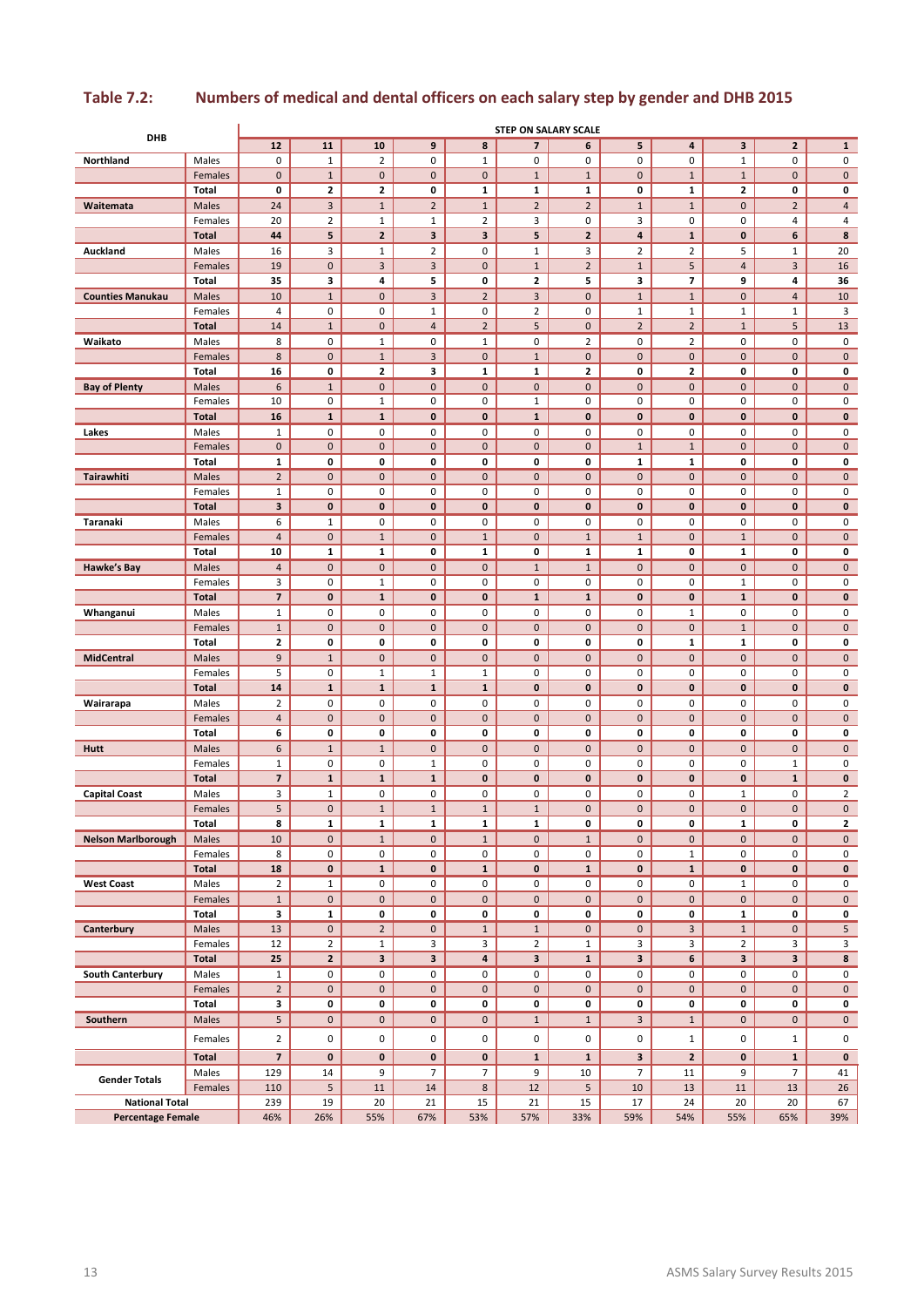

**Figure 7: Relative percentage of male and female specialists according to step on the salary scale 2015**



**Figure 8: Relative percentage of male and female medical and dental officers according to step on the salary scale 2015**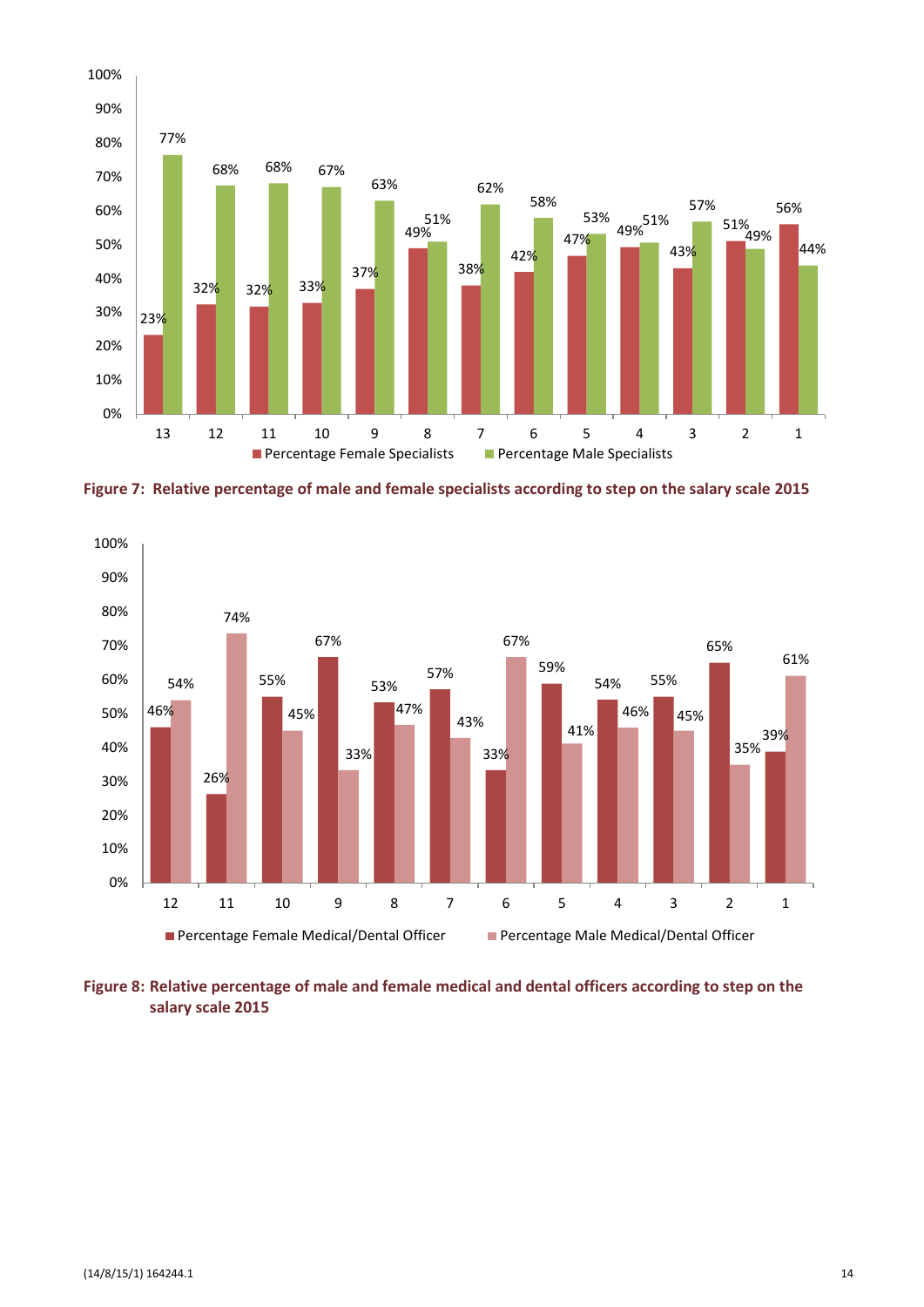The final table presents the various superannuation arrangements according to DHB around the country. The NPF Defined Benefit, NPF Defined Contribution and GSF schemes have been amalgamated in the summary. Note only 75 individuals of the total number of specialist and senior medical and dental officers (4835) are not receiving an employer contribution to their superannuation.

|  |  |  | Table 8: Combined specialist and medical/dental officer superannuation arrangements per DHB 2015 |  |  |
|--|--|--|--------------------------------------------------------------------------------------------------|--|--|
|--|--|--|--------------------------------------------------------------------------------------------------|--|--|

|                            |                    | No. receiving Employer<br><b>Contribution under</b> |                |              |
|----------------------------|--------------------|-----------------------------------------------------|----------------|--------------|
| <b>DHB</b>                 | <b>GSF and NPF</b> | <b>MECA Clause 17.2</b>                             | Other          | <b>Total</b> |
| <b>Northland</b>           | 5                  | 110                                                 | 0              | 115          |
| Waitemata                  | 16                 | 678                                                 | 0              | 694          |
| <b>Auckland</b>            | 51                 | 678                                                 | $\mathbf 0$    | 729          |
| <b>Counties</b>            | 16                 | 467                                                 | 0              | 483          |
| <b>Waikato</b>             | 32                 | 295                                                 | $\mathbf 0$    | 327          |
| <b>Bay of Plenty</b>       | 11                 | 149                                                 | 4              | 164          |
| <b>Lakes</b>               | $\overline{2}$     | 63                                                  | 3              | 68           |
| <b>Tairawhiti</b>          | $\mathbf{1}$       | 52                                                  | 0              | 53           |
| <b>Taranaki</b>            | $\overline{7}$     | 68                                                  | $\mathbf 0$    | 75           |
| <b>Hawkes Bay</b>          | 11                 | 171                                                 |                | 182          |
| Whanganui                  | $\overline{4}$     | 34                                                  |                | 38           |
| Mid-Central                | 18                 | 110                                                 | 0              | 128          |
| Wairarapa                  | $\overline{2}$     | 26                                                  | $\overline{0}$ | 28           |
| <b>Hutt Valley</b>         | 4                  | 136                                                 | 0              | 140          |
| <b>Capital &amp; Coast</b> | 12                 | 314                                                 |                | 326          |
| Nelson-Marlborough         | 11                 | 121                                                 | $\mathbf{1}$   | 133          |
| <b>West Coast</b>          | $\overline{2}$     | 26                                                  |                | 28           |
| Canterbury                 | 46                 | 463                                                 |                | 509          |
| <b>South Canterbury</b>    | 9                  | 26                                                  | 0              | 35           |
| Southern                   | 18                 | 233                                                 | 0              | 251          |
| <b>Total - 2015</b>        | 278                | 4220                                                | 8              | 4506         |
| <b>Total - 2014</b>        | 323                | 3749                                                | $\overline{a}$ | 4074         |
| <b>Total - 2013</b>        | 334                | 3487                                                | $\overline{4}$ | 3825         |
| <b>Total - 2012</b>        | 419                | 3374                                                | 5              | 3978         |
| <b>Total - 2011</b>        | 430                | 3171                                                | 5              | 3606         |
| <b>Total - 2010</b>        | 465                | 3020                                                | 8              | 3502         |

Note 1: some employees have 2 schemes, with a total subsidy of up to 6%, which permitted under the MECA.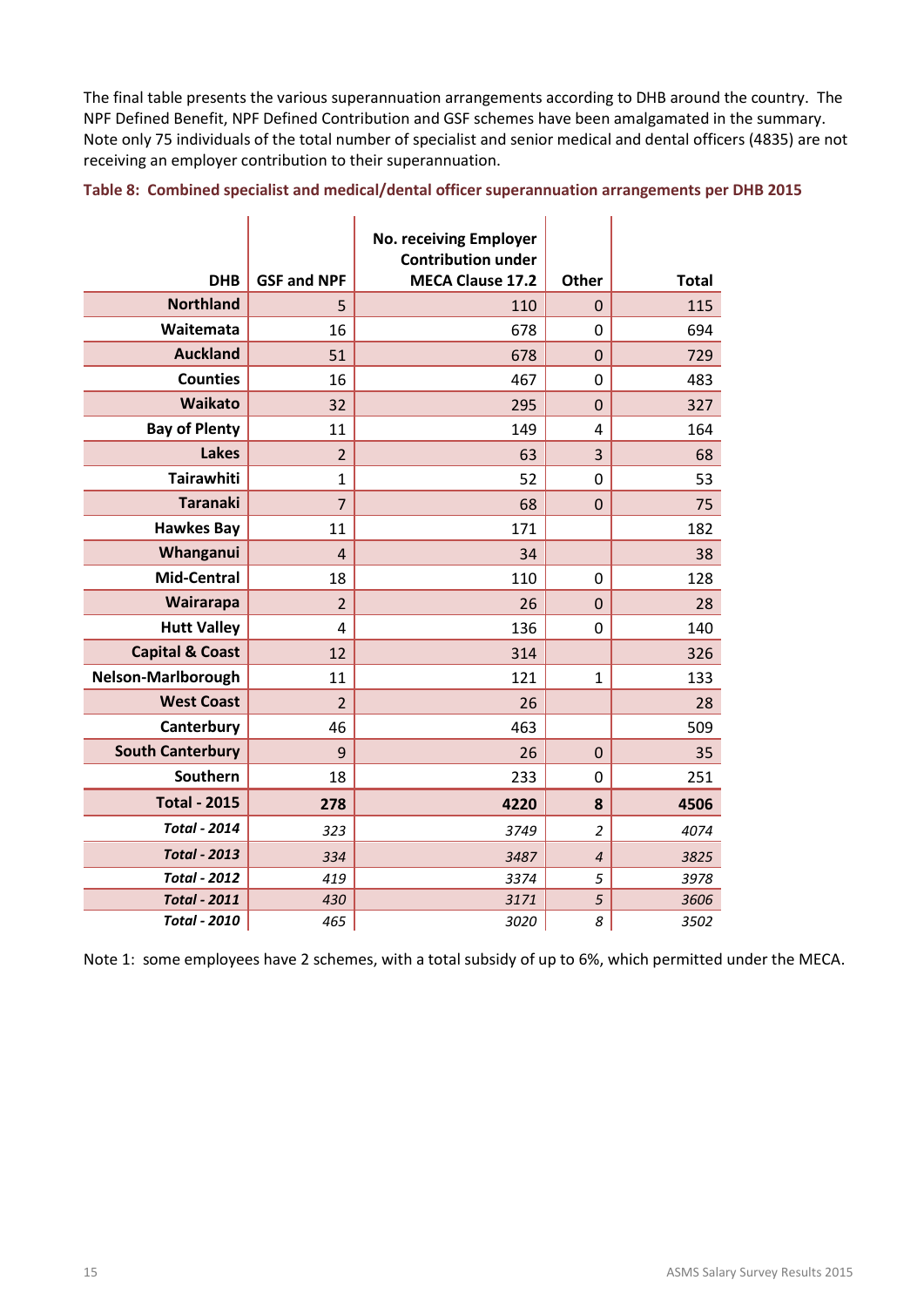

# **Appendix 1: Detailed breakdown of gender and salary step for Specialists per DHB**



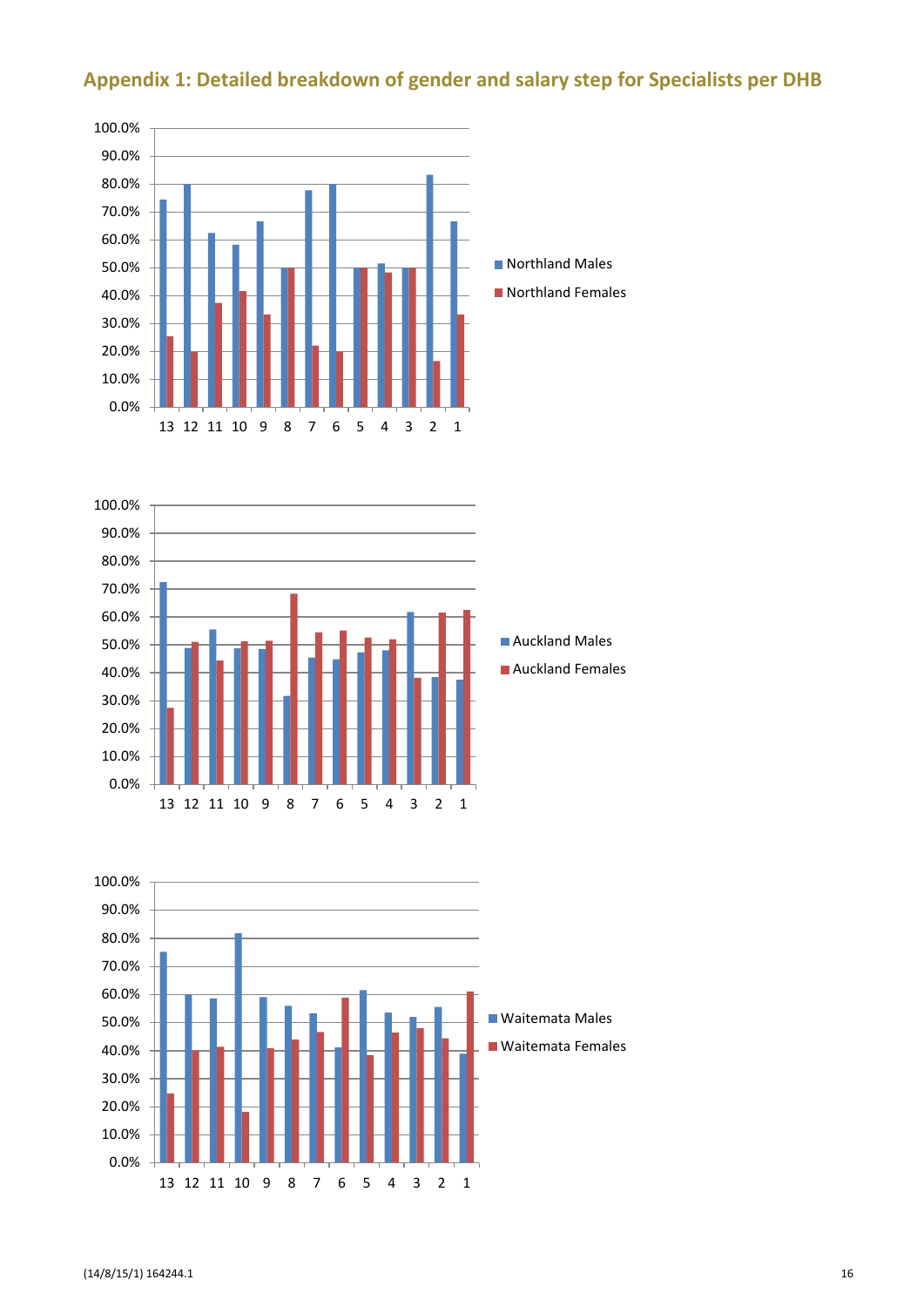



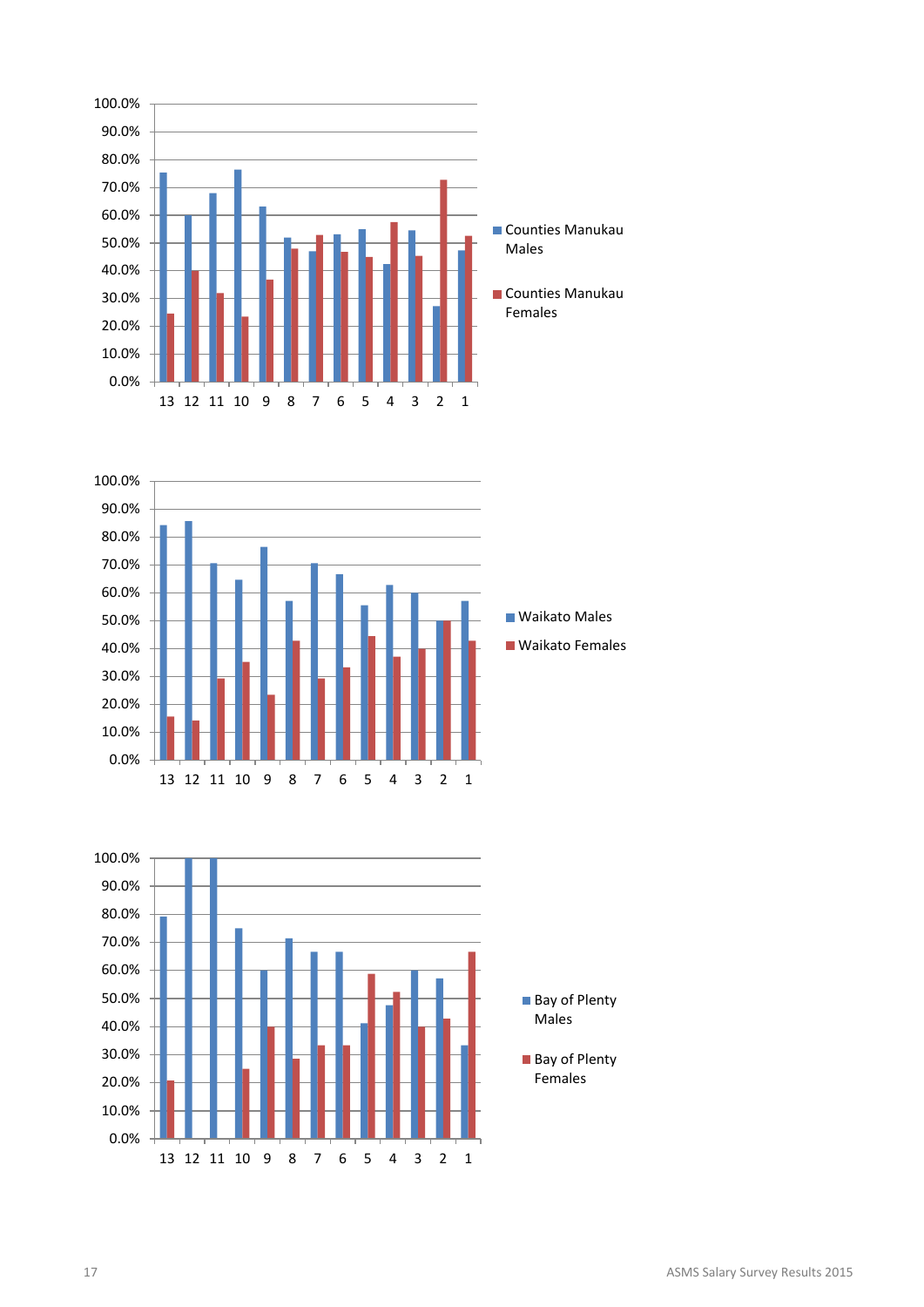



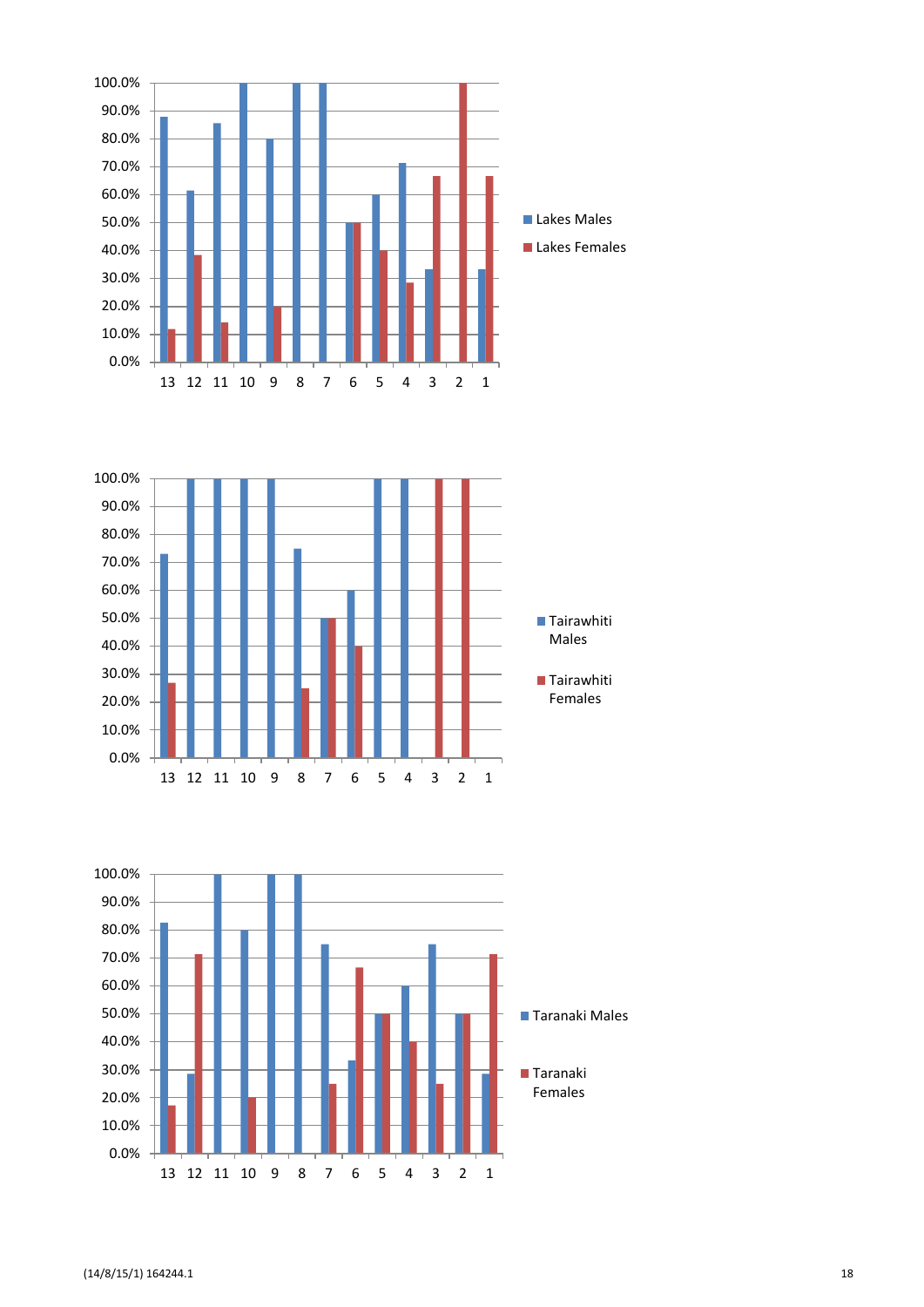

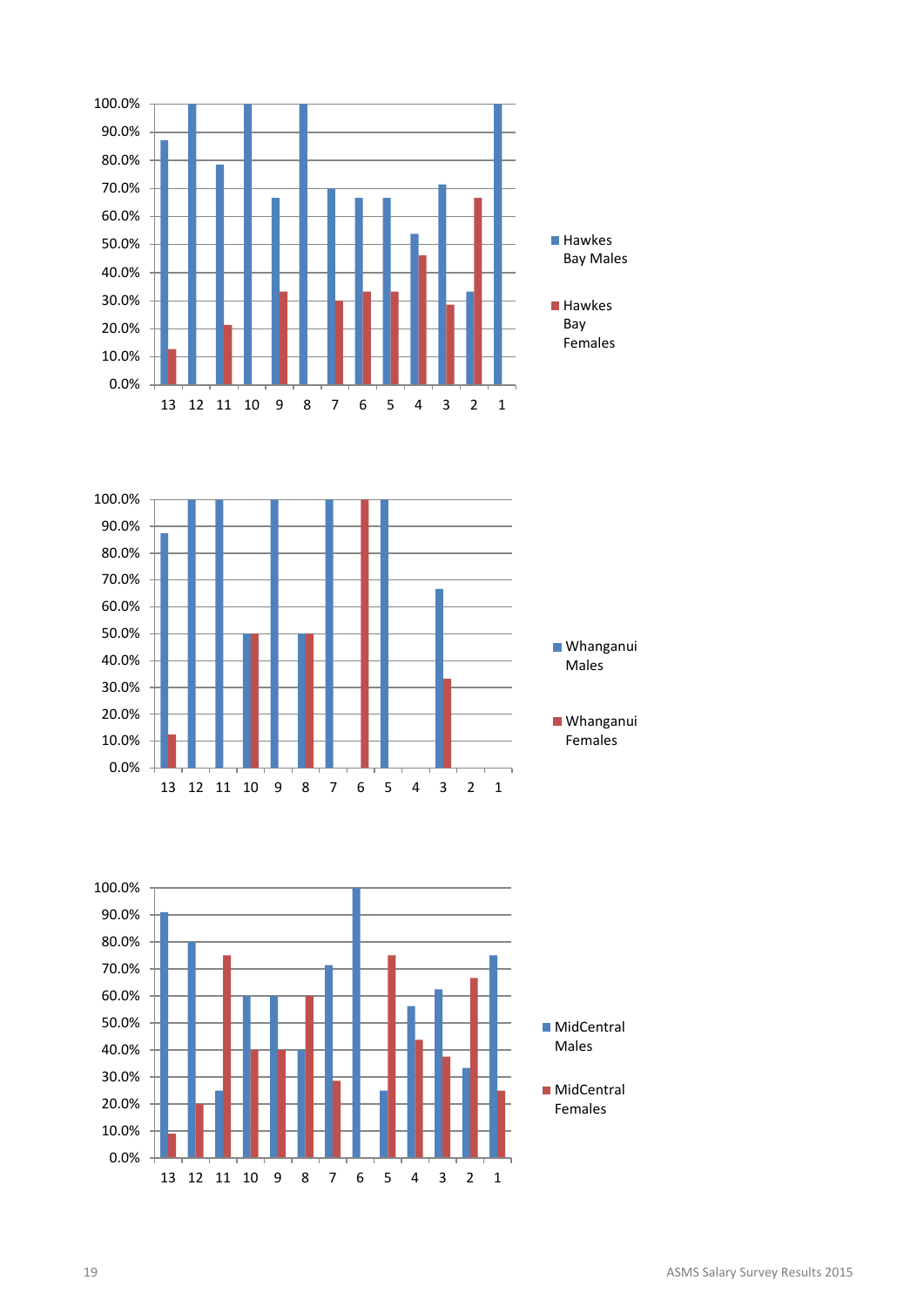



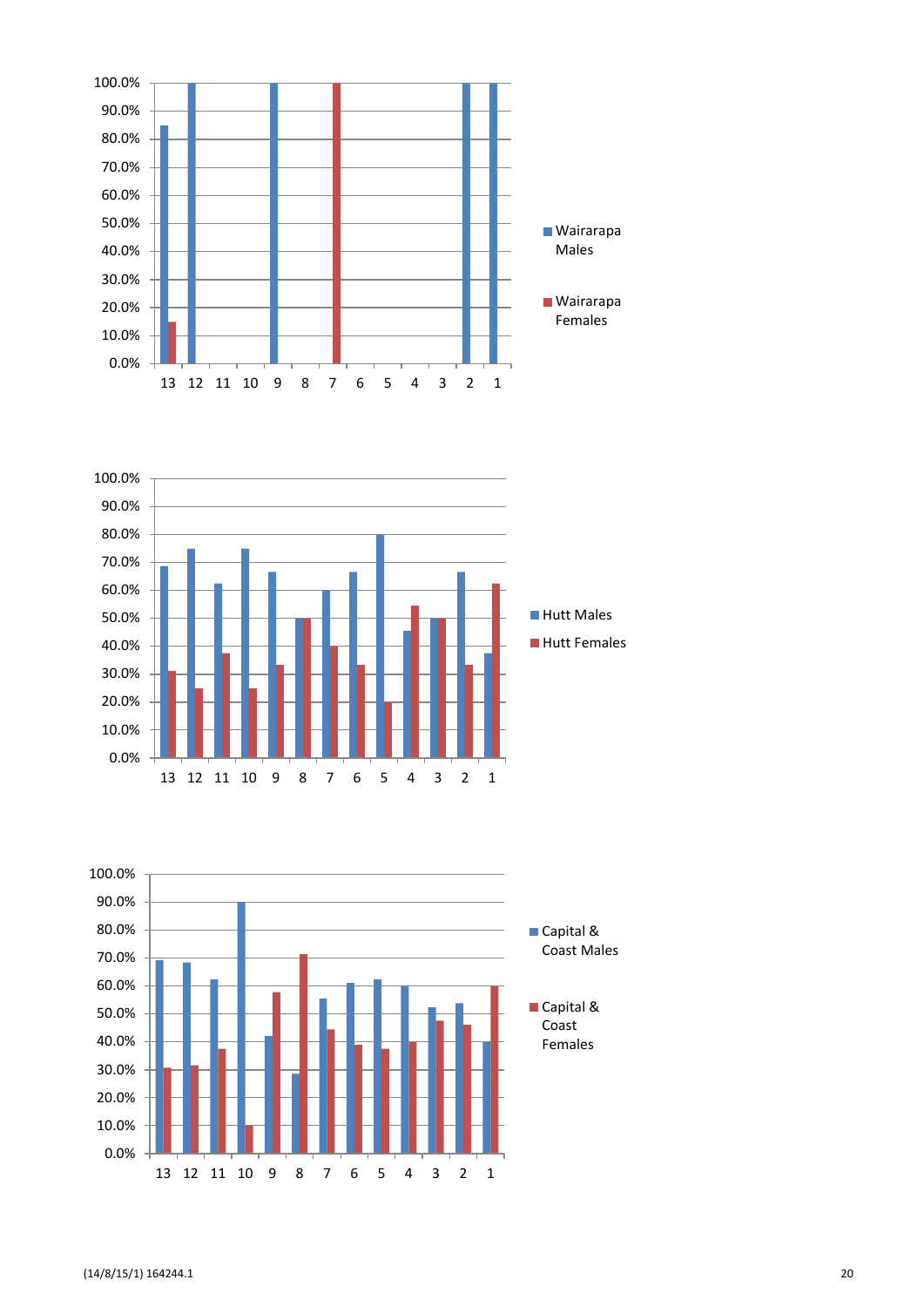



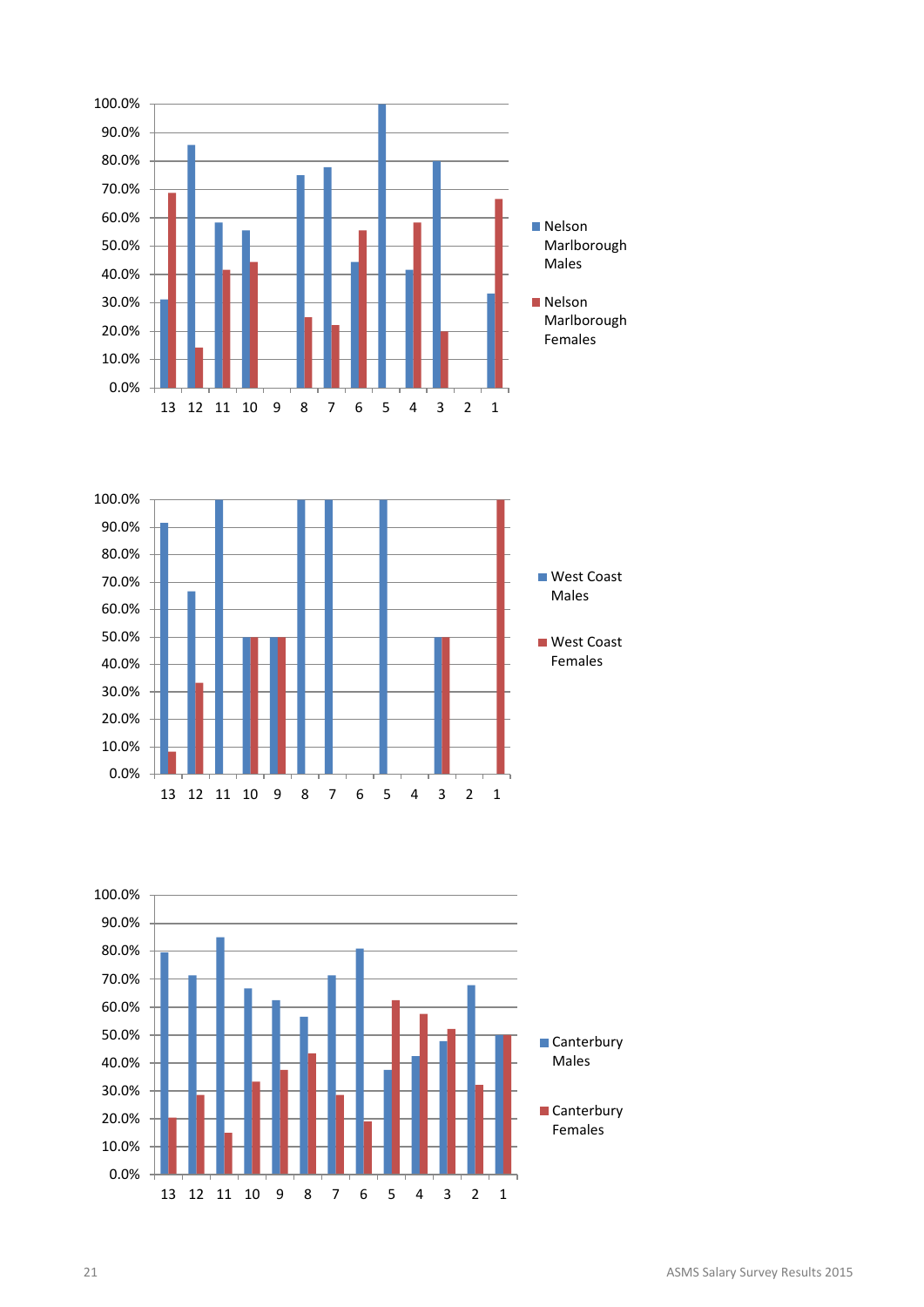

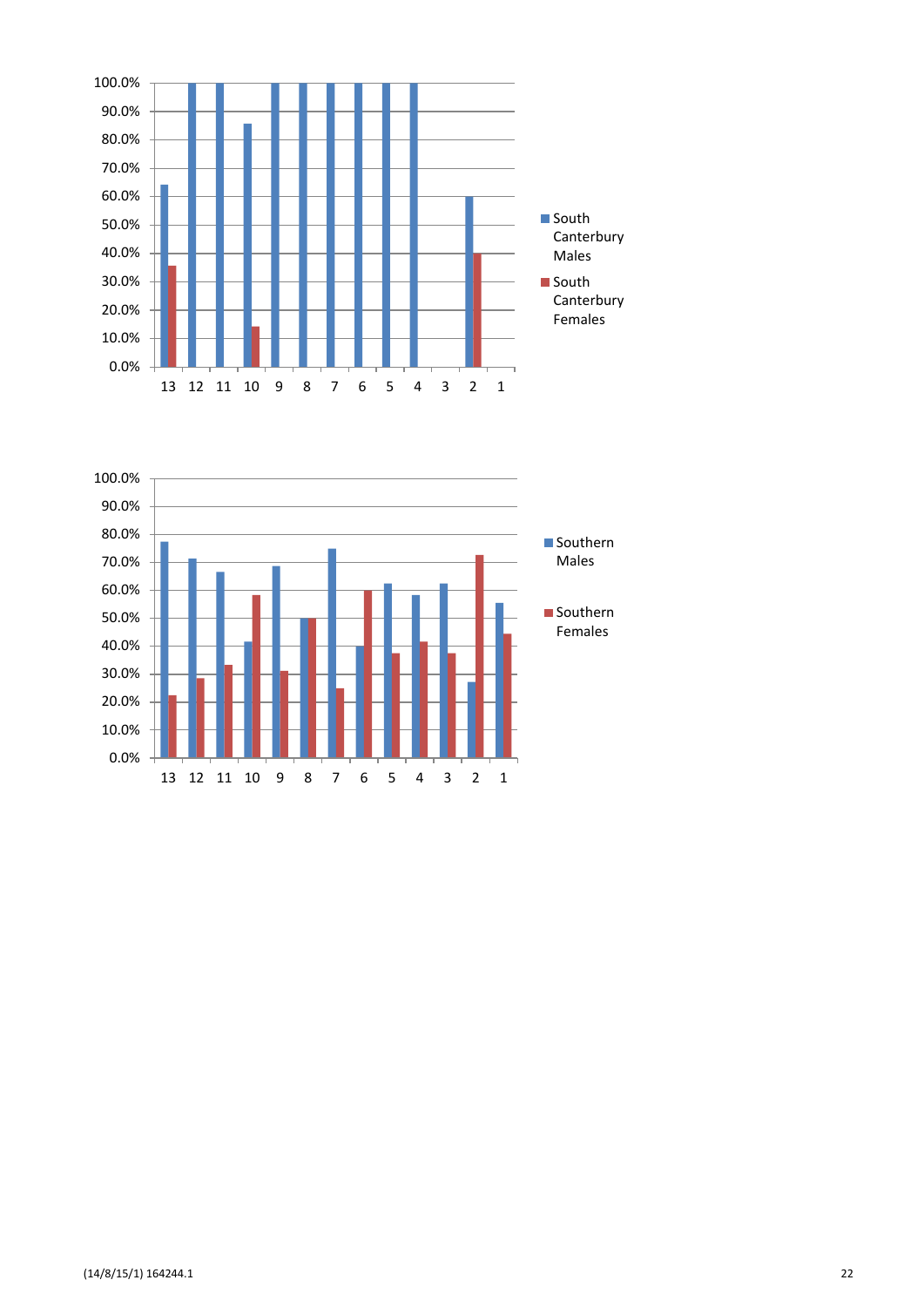

# **Appendix 2: Gender and Salary Step for Medical and Dental Officers per DHB 2015**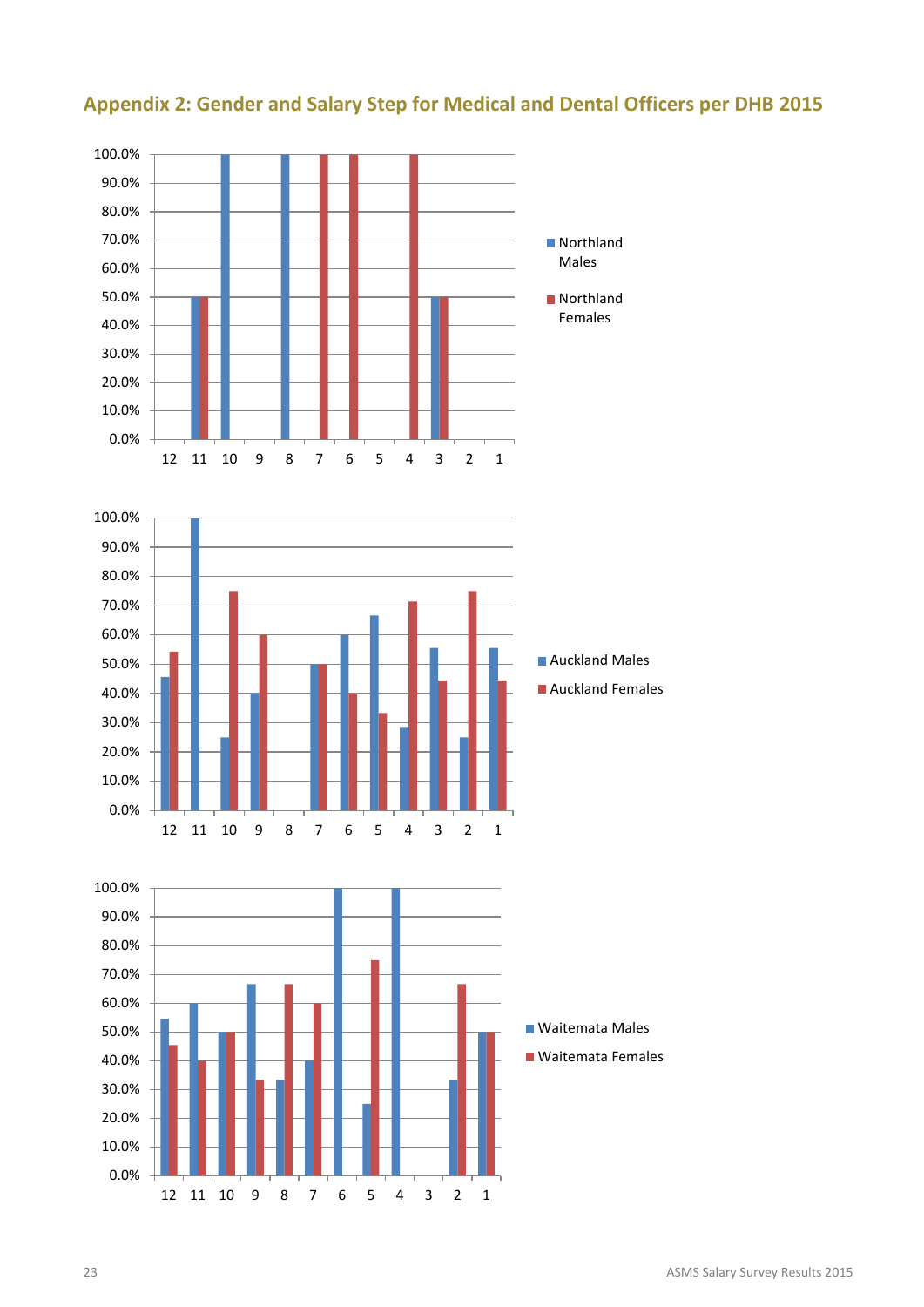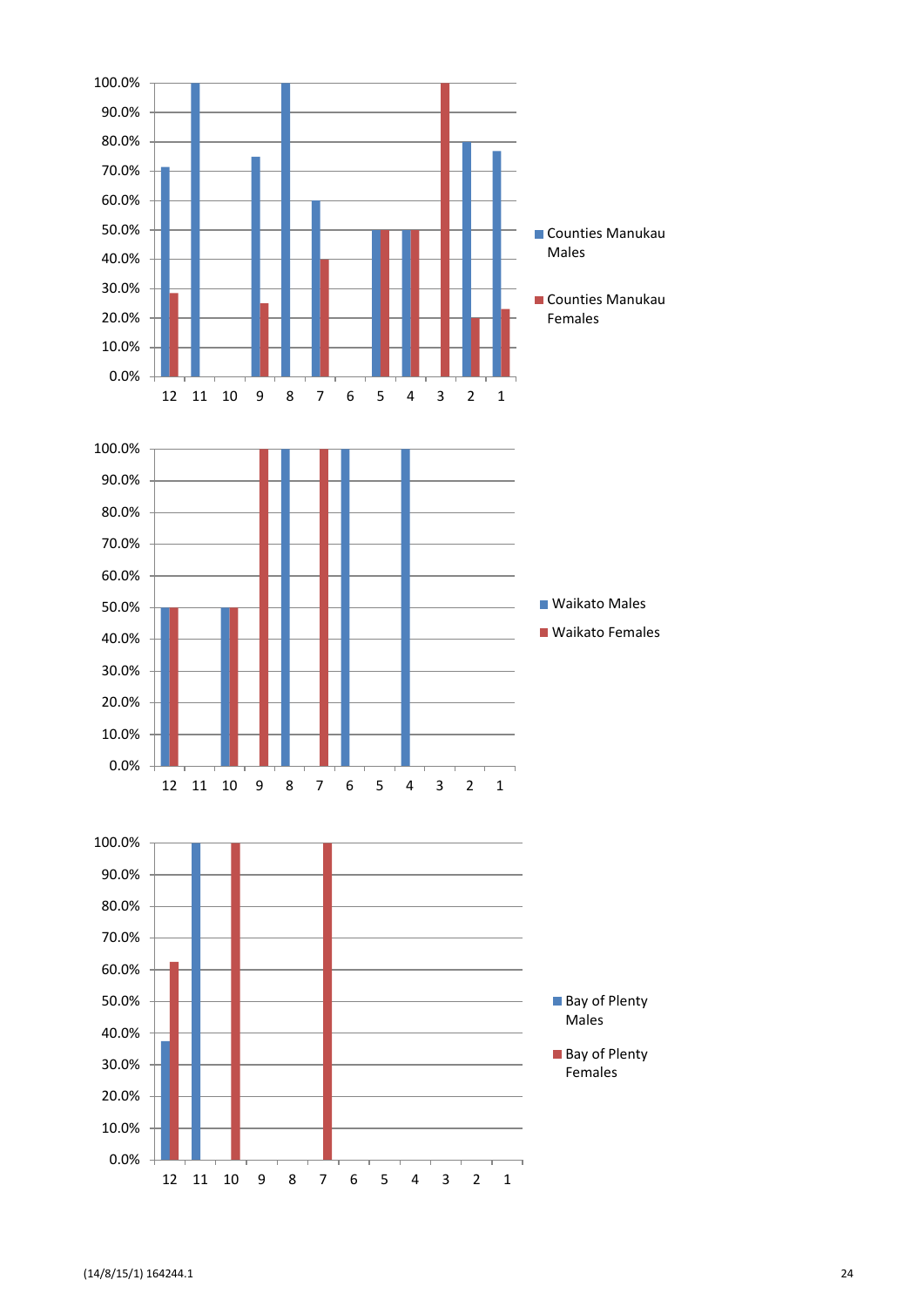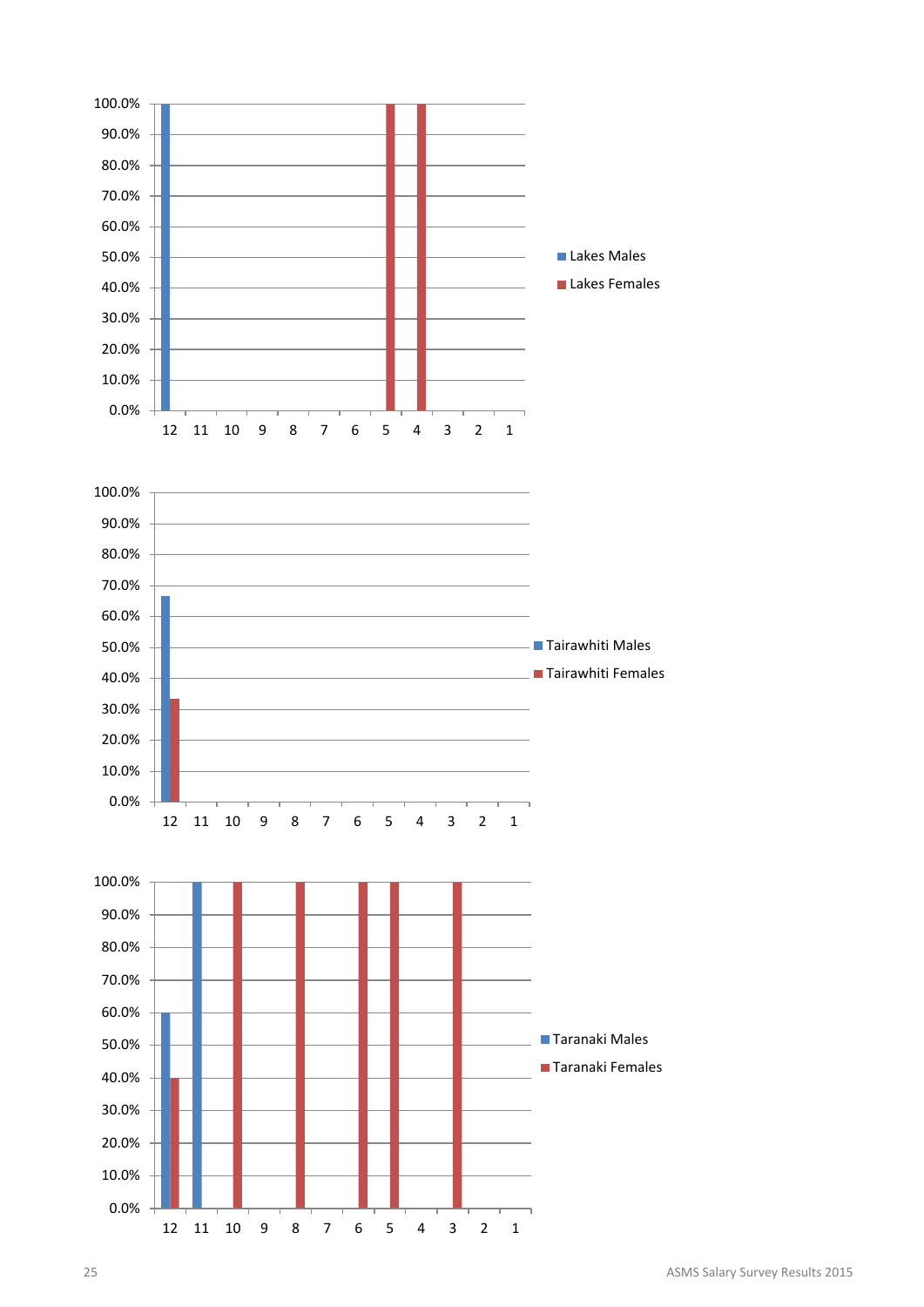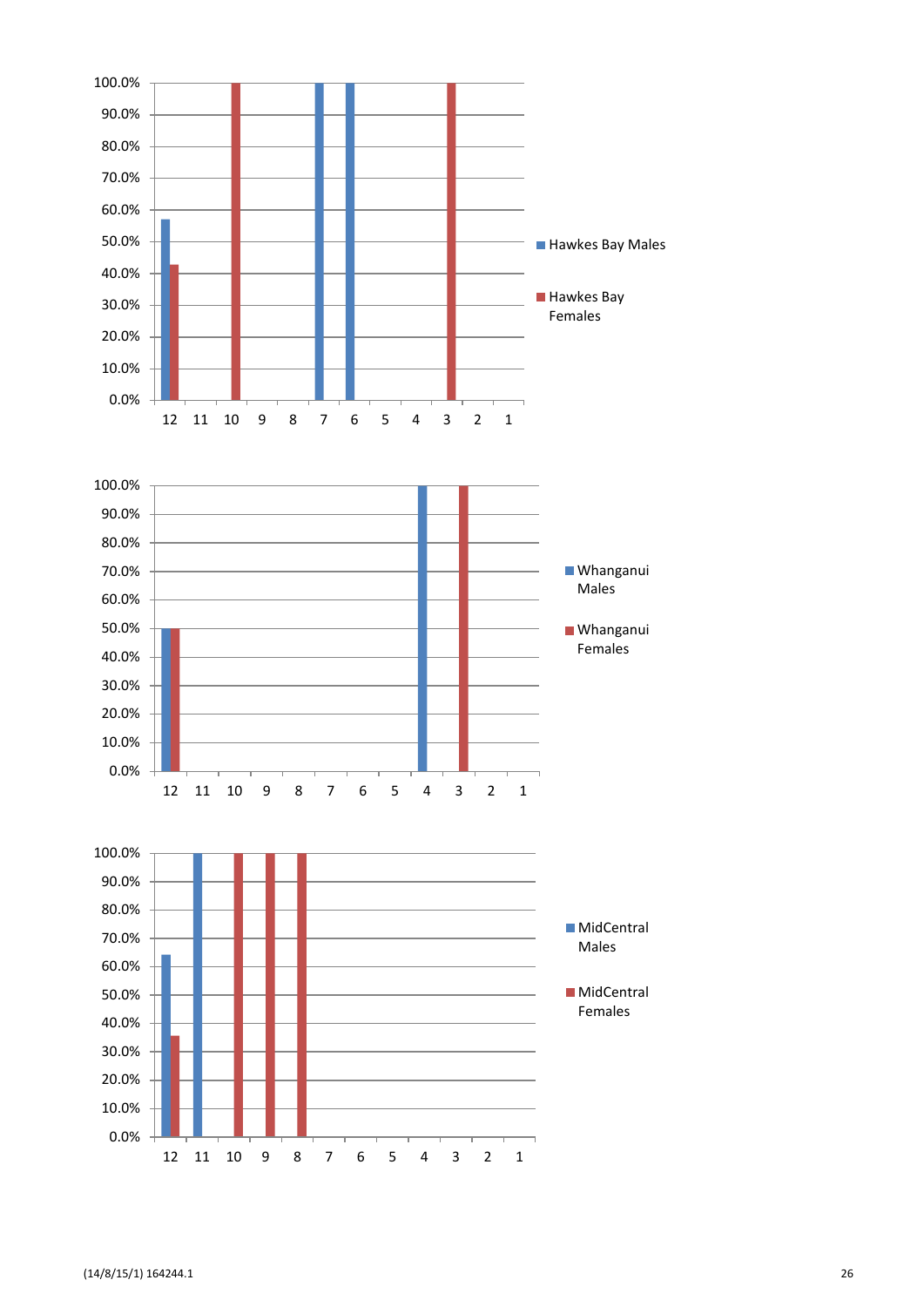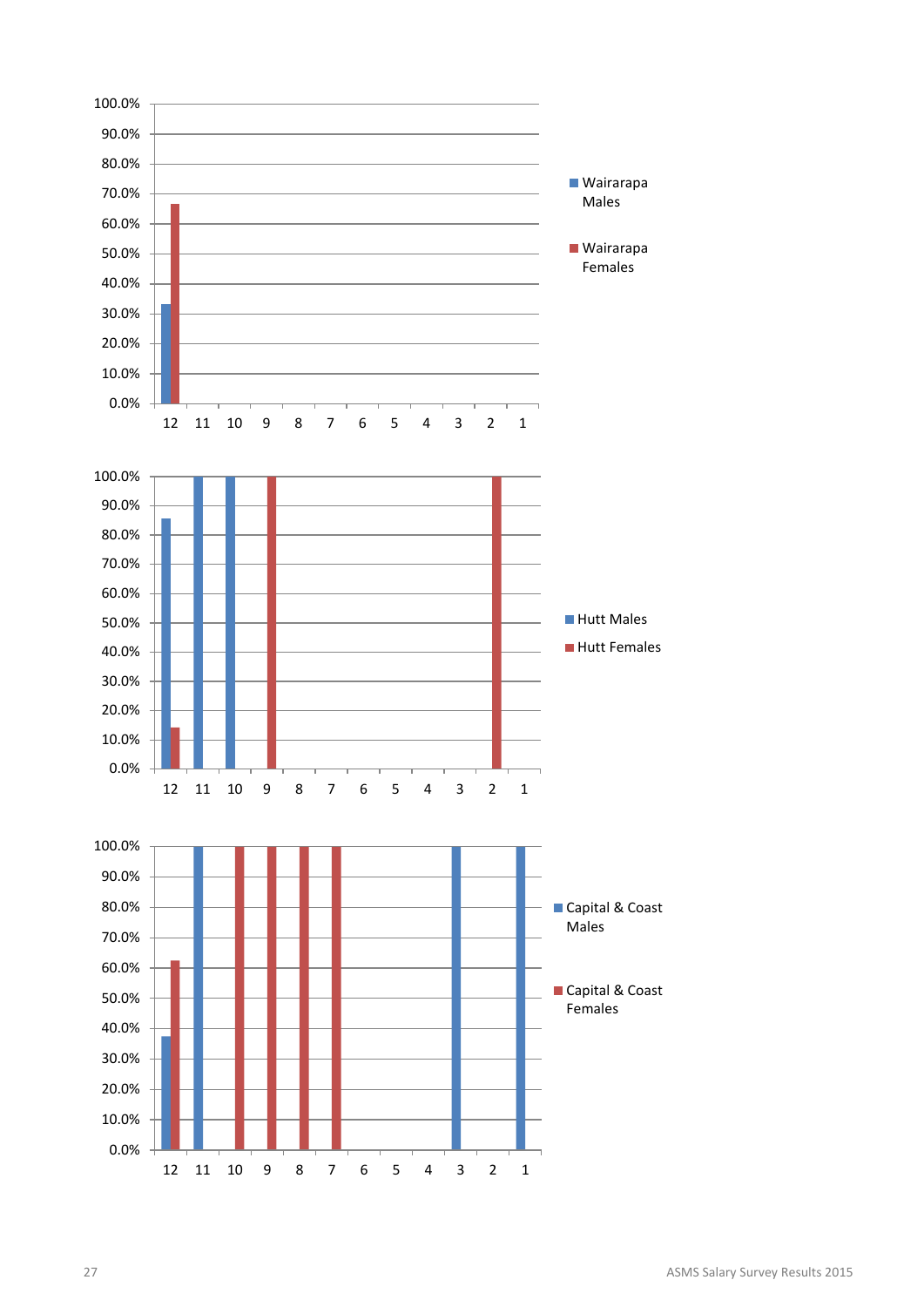![](_page_29_Figure_0.jpeg)